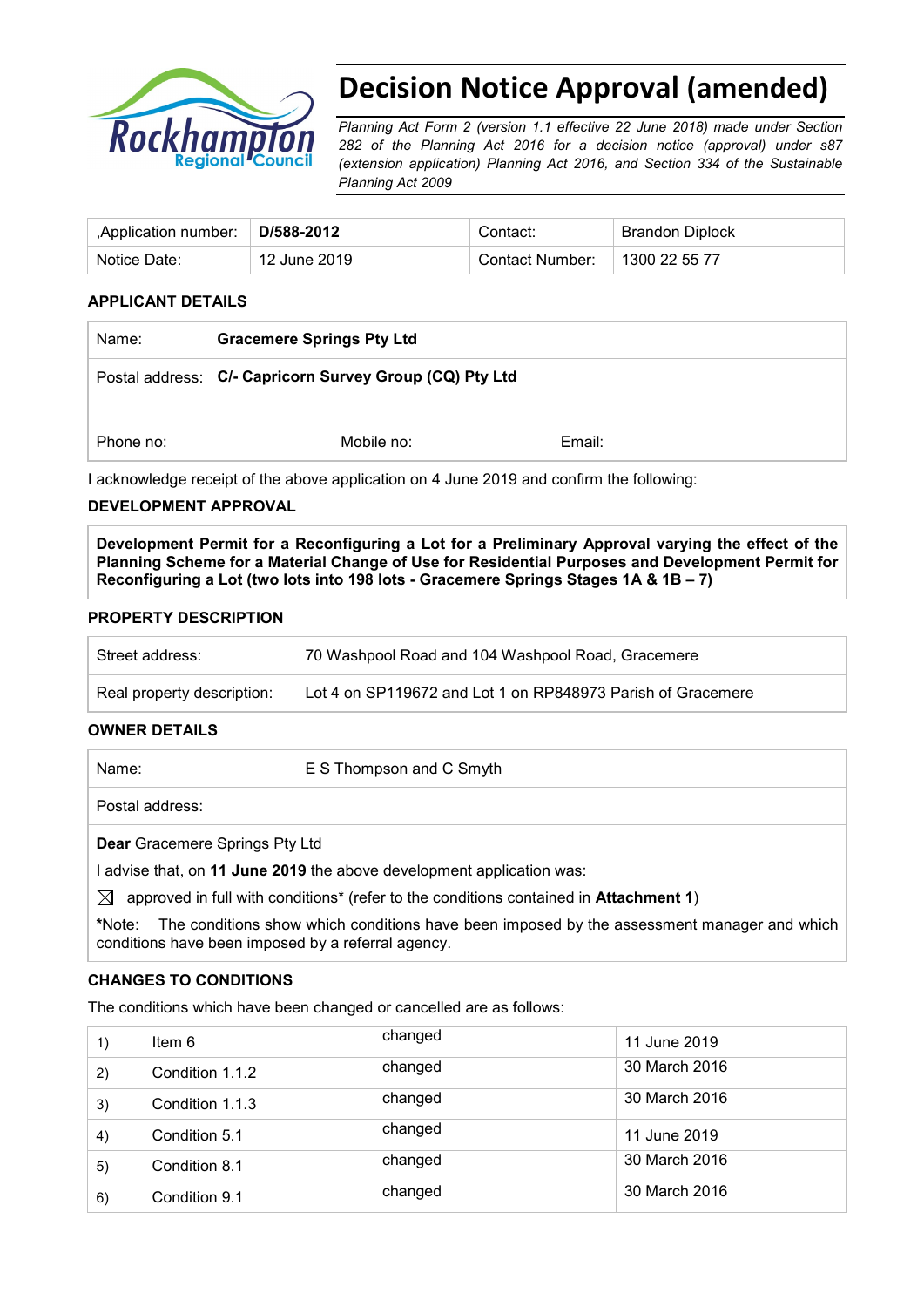|     |                 | changed | 30 March 2016 |
|-----|-----------------|---------|---------------|
| 7)  | Condition 9.3   |         |               |
| 8)  | Condition 9.4   | changed | 30 March 2016 |
| 9)  | Condition 10.5  | changed | 30 March 2016 |
| 10) | Condition 10.6  | changed | 30 March 2016 |
| 11) | Condition 10.7  | changed | 30 March 2016 |
| 12) | Condition 10.16 | changed | 30 March 2016 |
| 13) | Condition 10.22 | changed | 30 March 2016 |
| 14) | Condition 10.25 | changed | 30 March 2016 |
| 15) | Condition 10.26 | new     | 30 March 2016 |
| 16) | Condition 11.3  | changed | 30 March 2016 |
| 17) | Condition 11.4  | changed | 30 March 2016 |
| 18) | Condition 12.5  | changed | 30 March 2016 |
| 19) | Condition 12.8  | changed | 30 March 2016 |
| 20) | Condition 13.5  | changed | 30 March 2016 |
| 21) | Condition 13.11 | changed | 30 March 2016 |
| 22) | Condition 13.12 | changed | 30 March 2016 |
| 23) | Condition 14.14 | new     | 30 March 2016 |
| 24) | Condition 14.15 | new     | 30 March 2016 |
| 25) | Condition 23    | deleted | 30 March 2016 |
| 26) | Note 5          | changed | 30 March 2016 |
|     |                 |         |               |

#### **1. DETAILS OF THE APPROVAL**

|                                                                                                                                                                                                        | <b>Development</b><br><b>Permit</b> | <b>Preliminary</b><br><b>Approval</b> |
|--------------------------------------------------------------------------------------------------------------------------------------------------------------------------------------------------------|-------------------------------------|---------------------------------------|
| Development assessable under the planning scheme, superseded<br>planning scheme, a temporary local planning instrument, a master<br>plan or a preliminary approval which includes a variation approval |                                     |                                       |
| - Building work assessable under the planning scheme<br>- Plumbing or drainage work                                                                                                                    | $\boxtimes$                         |                                       |
| - Material Change of use<br>- Reconfiguring a lot<br>- Operational work                                                                                                                                |                                     |                                       |

#### **2. GROUNDS OF JUSTIFICATION OF APPROVAL DESPITE CONFLICT WITH THE PLANNING SCHEME:**

The grounds for approving the application, despite the conflict with the planning scheme, are:

| 1) | The surrounding character and amenity supports the scale of development proposed and it is<br>considered a logical progression of the residential development on individual lots in the locality; |
|----|---------------------------------------------------------------------------------------------------------------------------------------------------------------------------------------------------|
| 2) | The site is able to connect to services and infrastructure to provide an appropriate level of service<br>consistent with the intended use and surrounding locality;                               |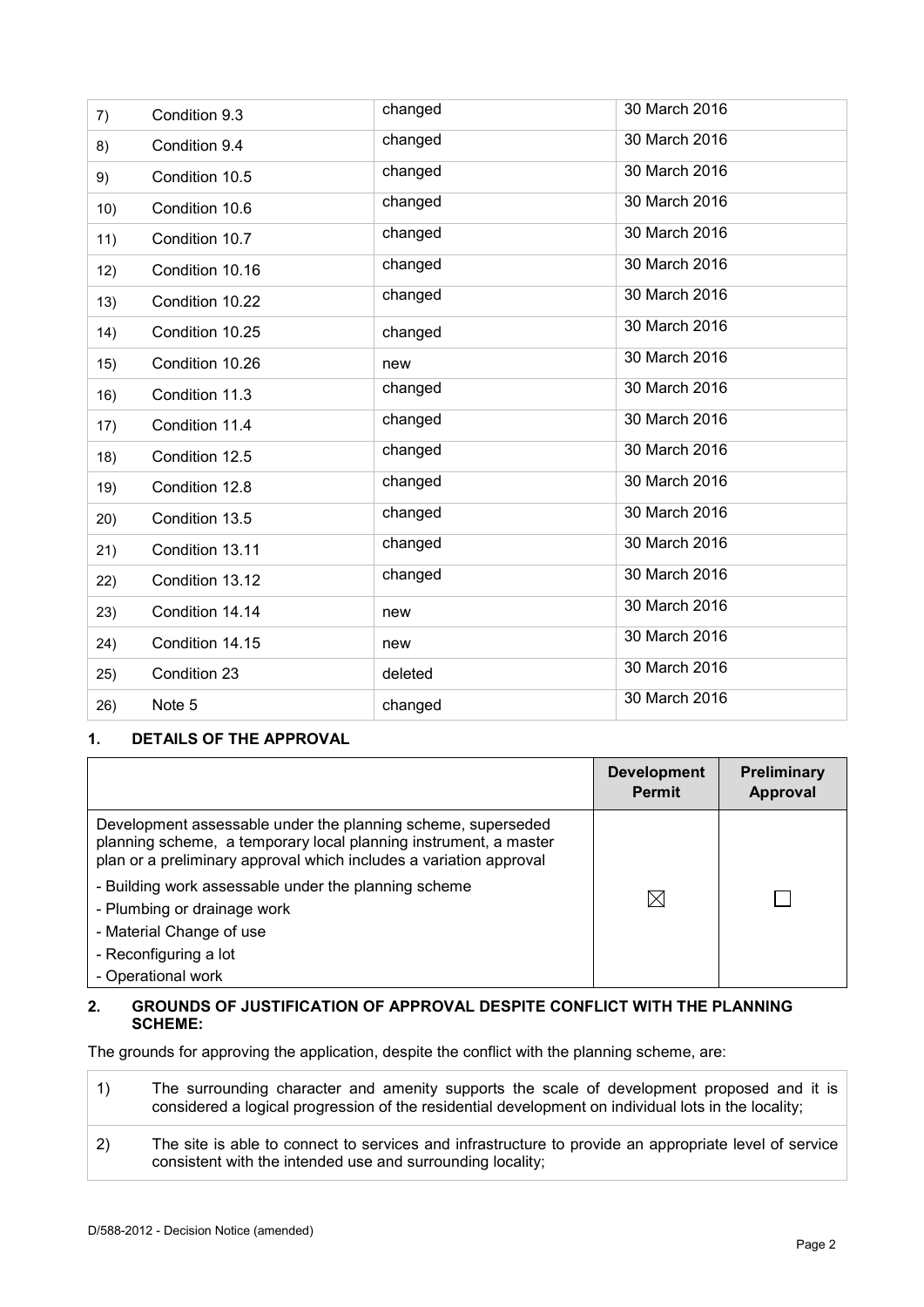- 3) Residential development within Gracemere has exceeded the expectations of the *Fitzroy Planning Scheme 2005*, resulting in most of the zoned land being developed. This proposal represents the fair and orderly expansion of Gracemere.
- 4) The site and the adjoining rural properties are not of a sufficient size or agricultural land quality to support intensive agricultural uses, therefore the proposed development will not impinge on existing economic values of any natural resources;
- 5) Assessment of the development demonstrates that the Planning Scheme's Desired Environmental Outcomes will not be compromised;
- 6) Assessment of the development against the relevant planning scheme codes demonstrates that the proposed development will not cause significant adverse impacts on the surrounding natural environment, built environment and infrastructure, community facilities, or local character and amenity; and
- 7) The proposed development does not conflict with or compromise relevant State Planning Policies.

#### **3. CONDITIONS**

This approval is subject to the conditions in Attachment 1.

#### **4. FURTHER DEVELOPMENT PERMITS REQUIRED**

Please be advised that the following development permits are required to be obtained before the development can be carried out:

| Type of development permit required | Subject of the required development permit |
|-------------------------------------|--------------------------------------------|
| <b>Operational Works</b>            | Road Works                                 |
|                                     | Access Works                               |
|                                     | Sewerage Works                             |
|                                     | <b>Water Works</b>                         |
|                                     | <b>Stormwater Works</b>                    |
|                                     | Inter-allotment Drainage                   |
|                                     | Site Works                                 |
|                                     | <b>Landscaping Works</b>                   |

#### **5. SUBMISSIONS**

Properly made submissions were  $\boxtimes$ /were not  $\Box$  made in relation to the application.

There were properly made submissions received from the following submitter(s);

| Name of principal submitter    | <b>Residential or business address</b> | <b>Electronic address (if</b><br>provided) |
|--------------------------------|----------------------------------------|--------------------------------------------|
| 1. Gary and Janice Van Itallie | 48 Washpool Road, Gracemere Qld 4702   |                                            |

#### **6. REFERRAL AGENCIES**

The following Referral Agencies were activated by this application.

|    | For an application involving                                                                                                               | Name of agency                                      | <b>Status</b> | <b>Address</b>                                                                         |
|----|--------------------------------------------------------------------------------------------------------------------------------------------|-----------------------------------------------------|---------------|----------------------------------------------------------------------------------------|
|    | <b>PUBLIC PASSENGER TRANSPORT</b>                                                                                                          |                                                     |               |                                                                                        |
| 33 | Reconfiguring a lot that-<br>(a) is for a purpose or on land<br>mentioned in schedule 9,<br>column 1; and<br>meets the threshold in<br>(b) | Department of<br><b>Transport and Main</b><br>Roads | Concurrence   | <b>Fitzroy Region</b><br>Rockhampton Office<br>PO Box 5096<br>Red Hill Rockhampton Qld |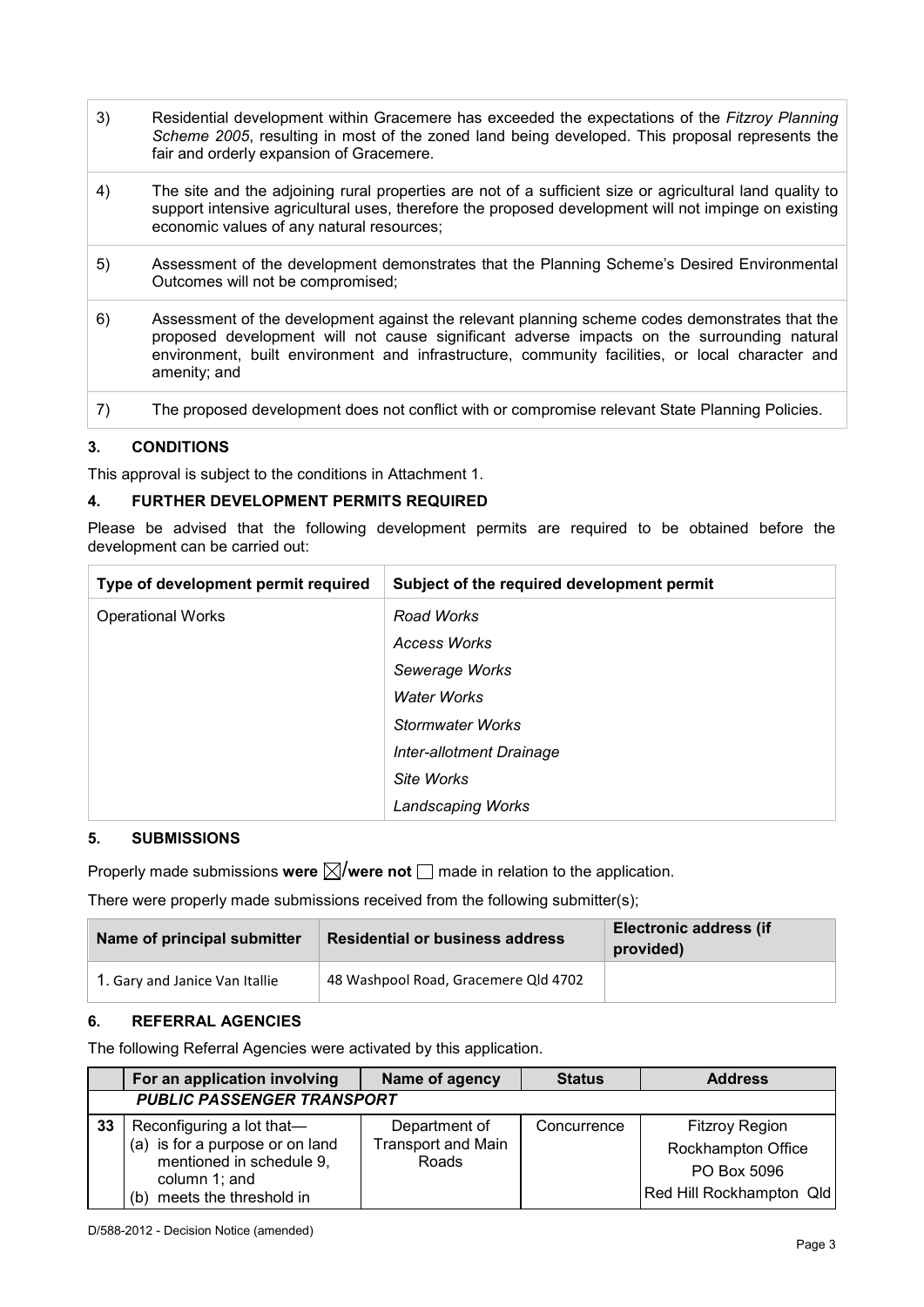|    | For an application involving                                                                                                                                                                    | Name of agency                                      | <b>Status</b> | <b>Address</b>                                                                                 |
|----|-------------------------------------------------------------------------------------------------------------------------------------------------------------------------------------------------|-----------------------------------------------------|---------------|------------------------------------------------------------------------------------------------|
|    | schedule 9, column 2 for<br>the purpose or land                                                                                                                                                 |                                                     |               | 4702                                                                                           |
|    | <b>RAILWAYS</b>                                                                                                                                                                                 |                                                     |               |                                                                                                |
| 34 | Reconfiguring a lot that-<br>(a) is for a purpose or on land<br>mentioned in schedule 10,<br>column 1; and<br>meets the threshold in<br>(b)<br>schedule 10, column 2 for<br>the purpose or land | Department of<br><b>Transport and Main</b><br>Roads | Concurrence   | <b>Fitzroy Region</b><br>Rockhampton Office<br>PO Box 5096<br>Red Hill Rockhampton Qld<br>4702 |

**Referrals** *-* **Development made assessable under a planning scheme, temporary local planning instrument, preliminary approval to which section 242 of the** *Sustainable Planning Act* **applies or State planning regulatory provisions**

|                | For an application involving                                                                                                                                                                                                                                                                            | Name of agency                                      | <b>Status</b> | <b>Address</b>                                                                                 |  |
|----------------|---------------------------------------------------------------------------------------------------------------------------------------------------------------------------------------------------------------------------------------------------------------------------------------------------------|-----------------------------------------------------|---------------|------------------------------------------------------------------------------------------------|--|
|                | DEVELOPMENT IMPACTING ON A STATE-CONTROLLED ROAD                                                                                                                                                                                                                                                        |                                                     |               |                                                                                                |  |
| $\overline{2}$ | Development that-<br>(a) is for an aspect of<br>development identified in<br>schedule 11; and<br>(b) is for a purpose or purposes<br>mentioned in schedule 11,<br>column 1; and<br>(c) exceeds the threshold, or<br>combined threshold, in<br>schedule 11, column 2 or 3<br>for the purpose or purposes | Department of<br><b>Transport and Main</b><br>Roads | Concurrence   | <b>Fitzroy Region</b><br>Rockhampton Office<br>PO Box 5096<br>Red Hill Rockhampton<br>Qld 4702 |  |
|                | <b>PUBLIC PASSENGER TRANSPORT</b>                                                                                                                                                                                                                                                                       |                                                     |               |                                                                                                |  |
| 14             | Development on land that-<br>(a) is for an aspect of<br>development identified in<br>schedule 12; and<br>(b) is for a purpose or on land<br>mentioned in schedule 12,<br>column 1; and<br>(c) meets the threshold<br>mentioned in schedule 12,<br>column 2 for the purpose or<br>land                   | Department of<br><b>Transport and Main</b><br>Roads | Concurrence   | <b>Fitzroy Region</b><br>Rockhampton Office<br>PO Box 5096<br>Red Hill Rockhampton<br>Qld 4702 |  |
|                | <b>RAILWAYS</b>                                                                                                                                                                                                                                                                                         |                                                     |               |                                                                                                |  |
| 15             | Development on land that-<br>$(a)$ is for an aspect of<br>development identified in<br>schedule 13; and<br>(b) is for a purpose or on land<br>mentioned in schedule 13,<br>column 1; and<br>(c) meets the threshold<br>mentioned in schedule 13,<br>column 2 for the purpose or<br>land                 | Department of<br><b>Transport and Main</b><br>Roads | Concurrence   | <b>Fitzroy Region</b><br>Rockhampton Office<br>PO Box 5096<br>Red Hill Rockhampton<br>Qld 4702 |  |

#### **7. THE APPROVED PLANS**

**The approved development must be completed and maintained generally in accordance with the approved drawings and documents:**

D/588-2012 - Decision Notice (amended)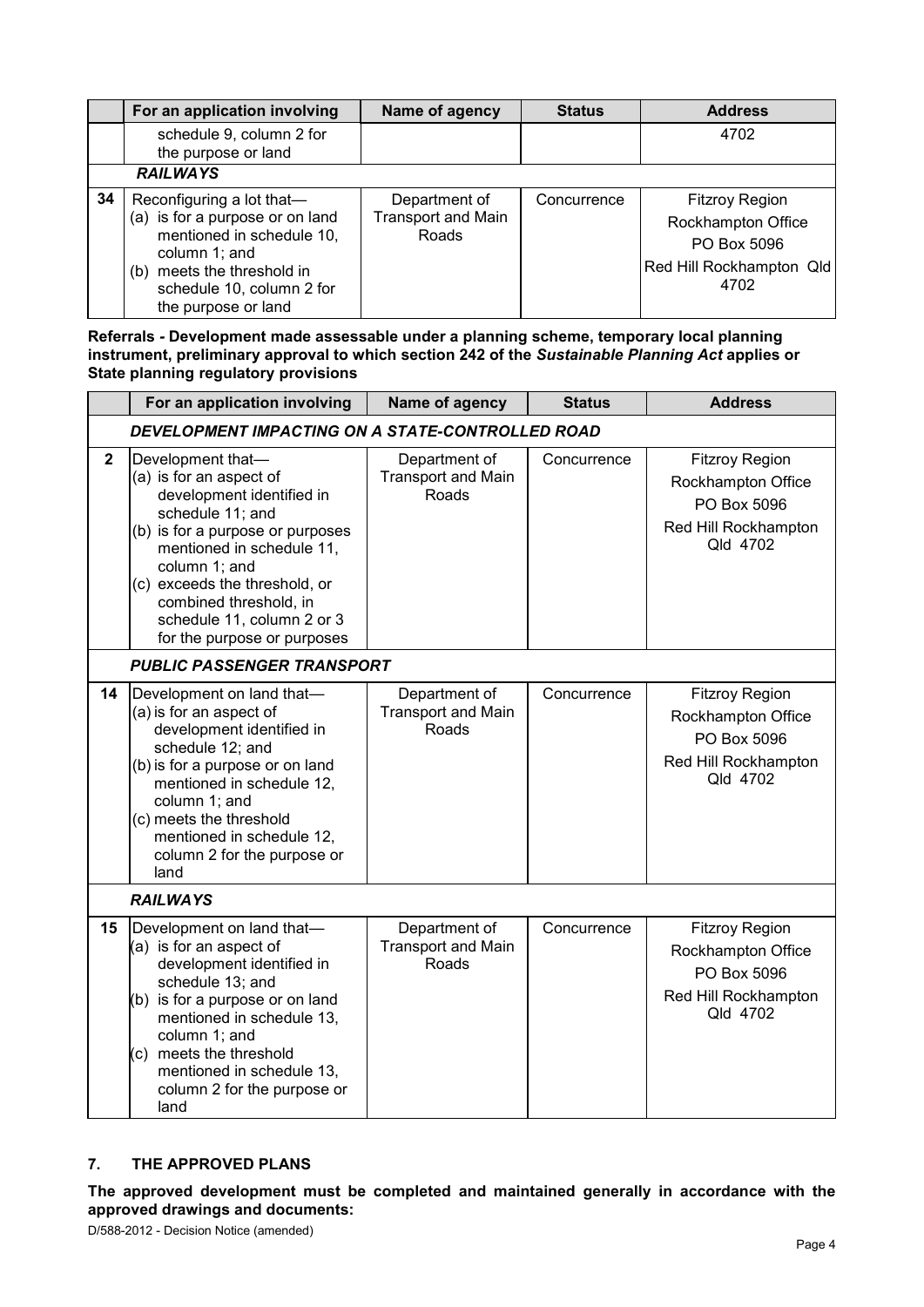| <b>Plan/Document Name</b>                                                   | <b>Plan/Document Reference</b>                         | Dated            |
|-----------------------------------------------------------------------------|--------------------------------------------------------|------------------|
| Gracemere Springs Local Plan                                                | <b>Revision A</b>                                      | <b>July 2013</b> |
| Lot Reconfiguration (three Management Lots<br>and three drainage easements) | 5798-00-ROL Sheet 1 of 2.<br><b>Revision G</b>         | 17 July 2014     |
| Lot Reconfiguration Stages $1B - 7$ (206 Lots)                              | 5798-00-ROL Sheet 2 of 2.<br><b>Revision G</b>         | 17 July 2014     |
| <b>Engineering Infrastructure Report</b>                                    | R13018 - Issue A                                       | 15 April 2013    |
| <b>Traffic Impact Assessment</b>                                            | R12166 and R13018 - Issue A                            | <b>July 2013</b> |
| Ultimate Road Hierarchy Plan                                                | R13018                                                 | Undated          |
| Stormwater Quantity Management Plan and<br>Flood Investigation              | B13021.W-01A / Issue A                                 | 15 April 2013    |
| <b>Stormwater Quality Management Report</b>                                 | R13018 / Issue A                                       | 12 April 2013    |
| Q100 - Inundation Channel Plan                                              | R12166 (Response to the<br><b>Information Request)</b> | Undated          |
| Weir section A-A                                                            | R12166 (Response to the<br><b>Information Request)</b> | Undated          |
| <b>Inundation Cross Sections 1</b>                                          | R12166 (Response to the<br>Information Request)        | Undated          |
| <b>Inundation Cross Sections 2</b>                                          | R12166 (Response to the<br><b>Information Request)</b> | Undated          |
| Inundation Cross Sections 3                                                 | R12166 (Response to the<br><b>Information Request)</b> | Undated          |
| Sewer Layout Plan                                                           | R12166 - Sewer                                         | Undated          |
| Water Supply Network Analysis Report (104<br>Washpool Road, Gracemere)      |                                                        | 31 May 2013      |

# **8. CURRENCY PERIOD FOR THE APPROVAL (s.87 of the Planning Act) (extension application)**

The currency period will expire on 5 April 2026.

# **9. STATEMENT OF REASONS**

| <b>Description of the</b><br>development | Extension application to a Development Permit for a Preliminary Approval<br>varying the effect of the Planning Scheme for a Material Change of Use for<br>Residential Purposes and for Reconfiguring a Lot (two lots into 198 lots -<br>Gracemere Springs Stages 1A & 1B - 7). |  |
|------------------------------------------|--------------------------------------------------------------------------------------------------------------------------------------------------------------------------------------------------------------------------------------------------------------------------------|--|
| <b>Reasons for Decision</b>              | a) Under the current Rockhampton Region Planning Scheme 2015, the<br>land is zoned Low Density Residential and the proposal is considered<br>consistent development;                                                                                                           |  |
|                                          | The proposal does not compromise the strategic framework in the<br>b)<br>Rockhampton Region Planning Scheme 2015;                                                                                                                                                              |  |
|                                          | Assessment of the development against the relevant zone purpose,<br>C)<br>planning scheme codes and planning scheme policies demonstrates<br>that the proposed development will not cause significant adverse                                                                  |  |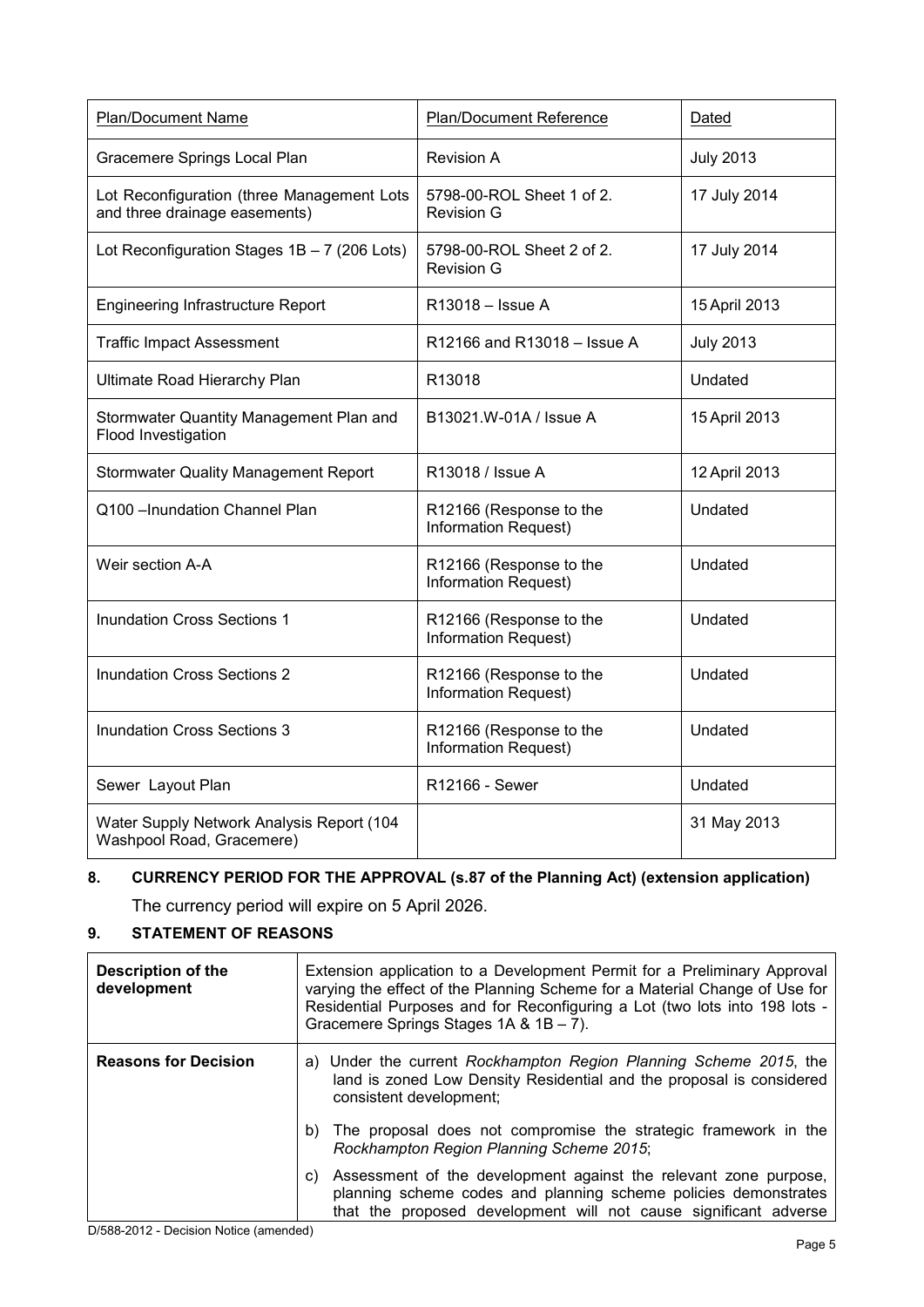|                              | impacts on the surrounding natural environment, built environment and<br>infrastructure, community facilities, or local character and amenity; and |  |  |
|------------------------------|----------------------------------------------------------------------------------------------------------------------------------------------------|--|--|
|                              | The proposed development does not compromise the relevant State<br>d)<br><b>Planning Policy.</b>                                                   |  |  |
| <b>Assessment Benchmarks</b> | The proposed development was assessed against the following<br>assessment benchmarks:                                                              |  |  |
|                              | Low Density Residential Zone Code.<br>$\bullet$                                                                                                    |  |  |
| <b>Matters prescribed by</b> | The State Planning Policy - Part E;                                                                                                                |  |  |
| regulation                   | The Central Queensland Regional Plan;                                                                                                              |  |  |
|                              | The Rockhampton Region Planning Scheme 2015; and                                                                                                   |  |  |
|                              | The common material, being the material submitted with the<br>application.                                                                         |  |  |

#### **10. RIGHTS OF APPEAL**

The rights of an applicant to appeal to a tribunal or the Planning and Environment Court against a decision about a development application are set out in chapter 6, part 1 of the *Planning Act 2016*. For particular applications, there may also be a right to make an application for a declaration by a tribunal (see chapter 6, part 2 of the *Planning Act 2016).*

#### *Appeal by an applicant*

An applicant for a development application may appeal to the Planning and Environment Court against the following:

- the refusal of all or part of the development application
- a provision of the development approval
- the decision to give a preliminary approval when a development permit was applied for
- a deemed refusal of the development application.

An applicant may also have a right to appeal to the Development tribunal. For more information, see schedule 1 of the *Planning Act 2016*.

#### *Appeal by a submitter*

A submitter for a development application may appeal to the Planning and Environment Court against:

- any part of the development application for the development approval that required impact assessment
- a variation request.

The timeframes for starting an appeal in the Planning and Environment Court are set out in section 229 of the *Planning Act 2016*.

**Attachment 2** is an extract from the *Planning Act 2016* that sets down the applicant's appeal rights and the appeal rights of a submitter.

# **11. WHEN THE DEVELOPMENT APPROVAL TAKES EFFECT**

This development approval takes effect:

From the time the decision notice is given  $-$  if there is no submitter and the applicant does not appeal the decision to the court.

Or

When the submitter's appeal period ends  $-$  if there is a submitter and the applicant does not appeal the decision to the court.

Or

Subject to the decision of the court, when the appeal is finally decided  $-$  if an appeal is made to the court.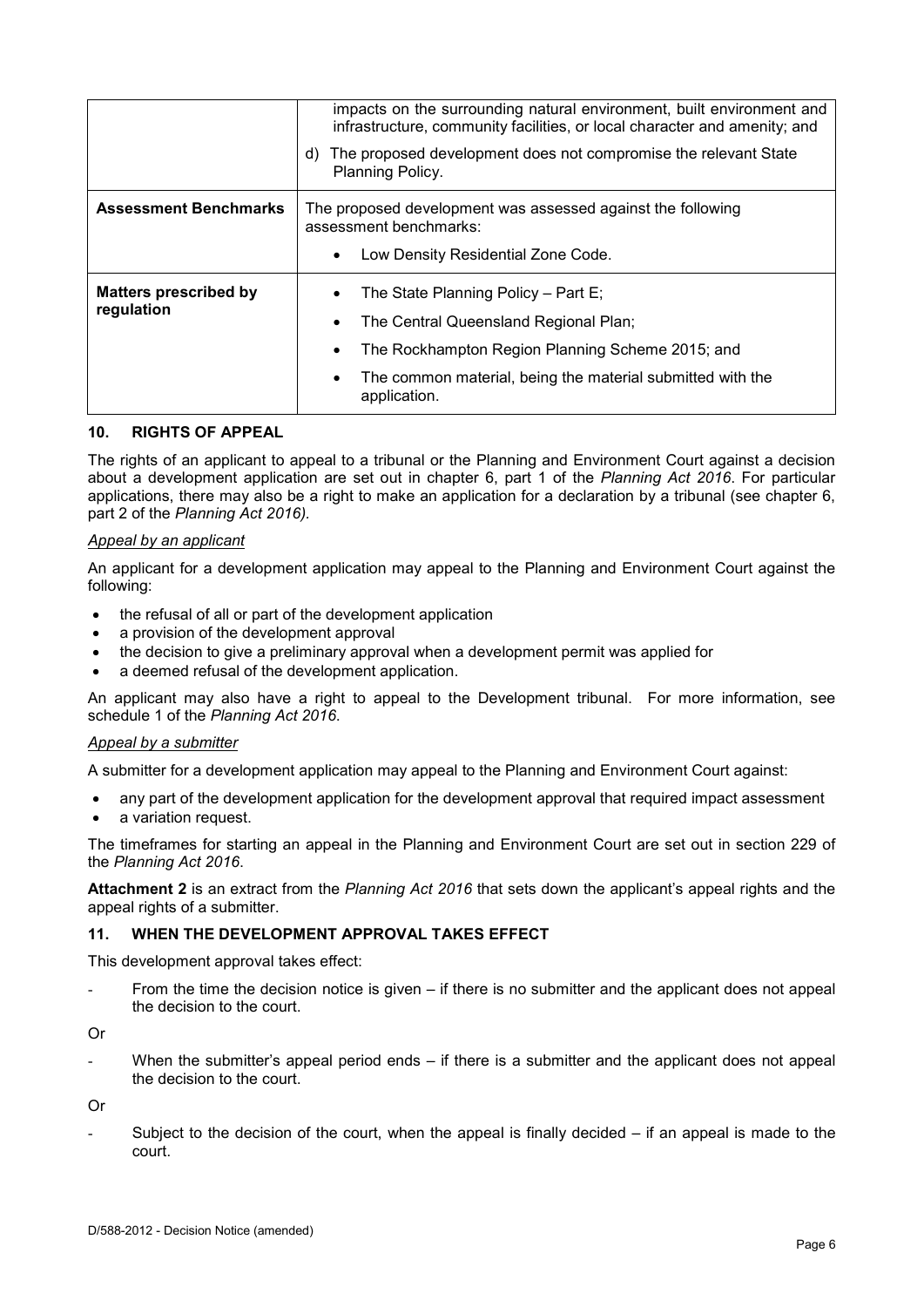#### **12. ORIGINAL DECISION ASSESSMENT MANAGER**

|       | <b>Tarnya Fitzgibbon</b><br>Name:<br><b>MANAGER DEVELOPMENT AND BUILDING</b> |            | Date: 5 April 2016 |
|-------|------------------------------------------------------------------------------|------------|--------------------|
| 13.   | <b>ASSESSMENT MANAGER</b>                                                    |            |                    |
| Name: | Amanda O'Mara<br><b>ACTING COORDINATOR</b><br>DEVELOPMENT ASSESSMENT         | Signature: | Date: 12 June 2019 |

C/C Department of Transport and Main Roads - [chris.w.hewitt@tmr.qld.gov.au](mailto:chris.w.hewitt@tmr.qld.gov.au)

#### **Attachment 1 – Conditions of the approval**

*Part 1* **–** *Conditions imposed by the assessment manager [Note: where a condition is imposed about infrastructure under Chapter 4 of the Planning Act 2016, the relevant provision of the Act under which this condition was imposed must be specified.]*

*Part 2 – Conditions required by the referral agency response* 

**Attachment 2—Extract on appeal rights**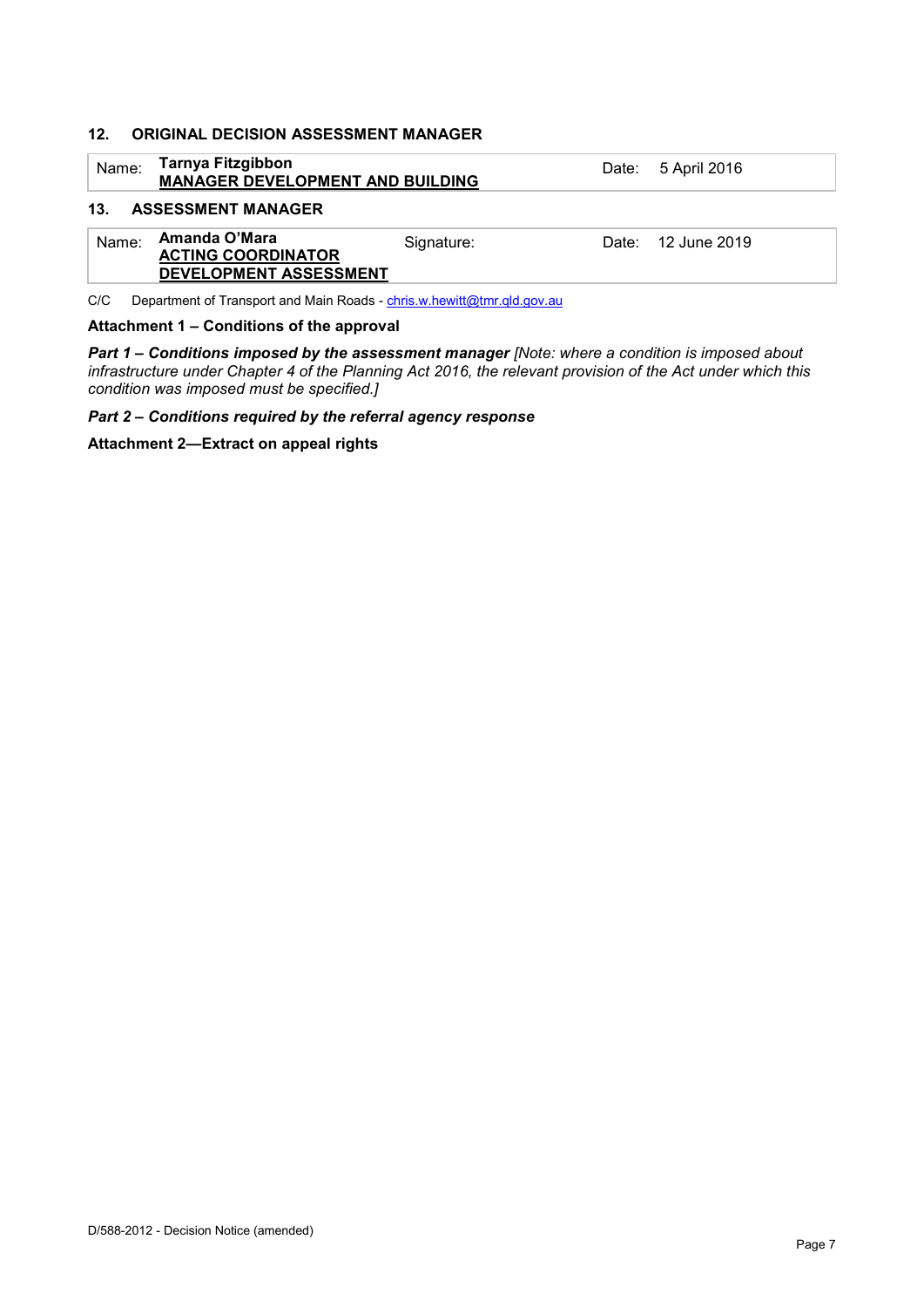

# **Attachment 1 – Part 1**

**Rockhampton Regional Council Conditions**

*PLANNING ACT 2016*

# **PART A – PRELIMINARY APPROVAL VARYING THE EFFECT OF THE PLANNING SCHEME FOR RESIDENTIAL DEVELOPMENT**

# 1.0 DEFINITIONS AND INTERPRETATION

- 1.1 In this approval:
	- 1.1.1 **Applicant** means Gracemere Springs Pty Ltd c/- ADAMS + SPARKES Town Planning + Development being the applicant for the application for preliminary approval with respect to the Subject Land.
	- 1.1.2 **Approval** means the approval of the Application by the Council on 30 March 2016.
	- 1.1.3 **Application** means the Application made by the Applicant to Council dated 21 November 2012 over the Subject Land for Preliminary Approval varying the effect of Council's Planning Scheme and Reconfiguring a Lot (two lots into 206 lots).
	- 1.1.4 **Conditions** mean the conditions of this approval including any attachment referred to in these conditions.
	- 1.1.5 **Council** means Rockhampton Regional Council. Where conditions refer to "Council" in relation to requiring Council to approve or to be satisfied as to any matter, or conferring on the Council a function, power or discretion, that role of the Council may be fulfilled in whole or in part by a delegate appointed for that purpose by the Council.
	- 1.1.6 **Developer** means the Gracemere Springs Pty Ltd or the registered proprietor and any occupier of the Subject Land.
	- 1.1.7 **Environmental Management Plan** means a plan prepared and approved in accordance with Condition 22.0.
	- 1.1.8 **Infrastructure** means infrastructure reasonably required to service the proposed development including roads (internal, external and access), parks, open space and conservation areas, water and sewerage services, stormwater, drainage and community facilities.
	- 1.1.9 **Sustainable Planning Act 2009** means the *Sustainable Planning Act 2009* as amended from time to time.
	- 1.1.10 **Subject Land** means Lot 1 on RP848973 and Lot 4 on SP119672, Parish of Gracemere, situated at 70 Washpool Road, Gracemere and 104 Washpool Road, Gracemere, having a total area of 62.18 hectares.
	- 1.1.11 **Planning Scheme** means *Fitzroy Shire Planning Scheme 2005* as amended from time to time, or any other subsequent replaced planning scheme*.*
	- 1.1.12 **Preamble** means an introduction which provides guidance and background to a condition. While a preamble does not form part of the condition it can be used for the purpose of understanding and interpreting a condition.
	- 1.1.13 **Master Plan Development Document** means the Gracemere Springs Local Plan which includes the assessment table, definitions and development codes being a plan of the proposed development for a material change of use which affects Council's Planning Scheme with respect to the subject land which in particular:
		- (i) states what development is:
			- (a) Assessable Development (requiring code or impact assessment); or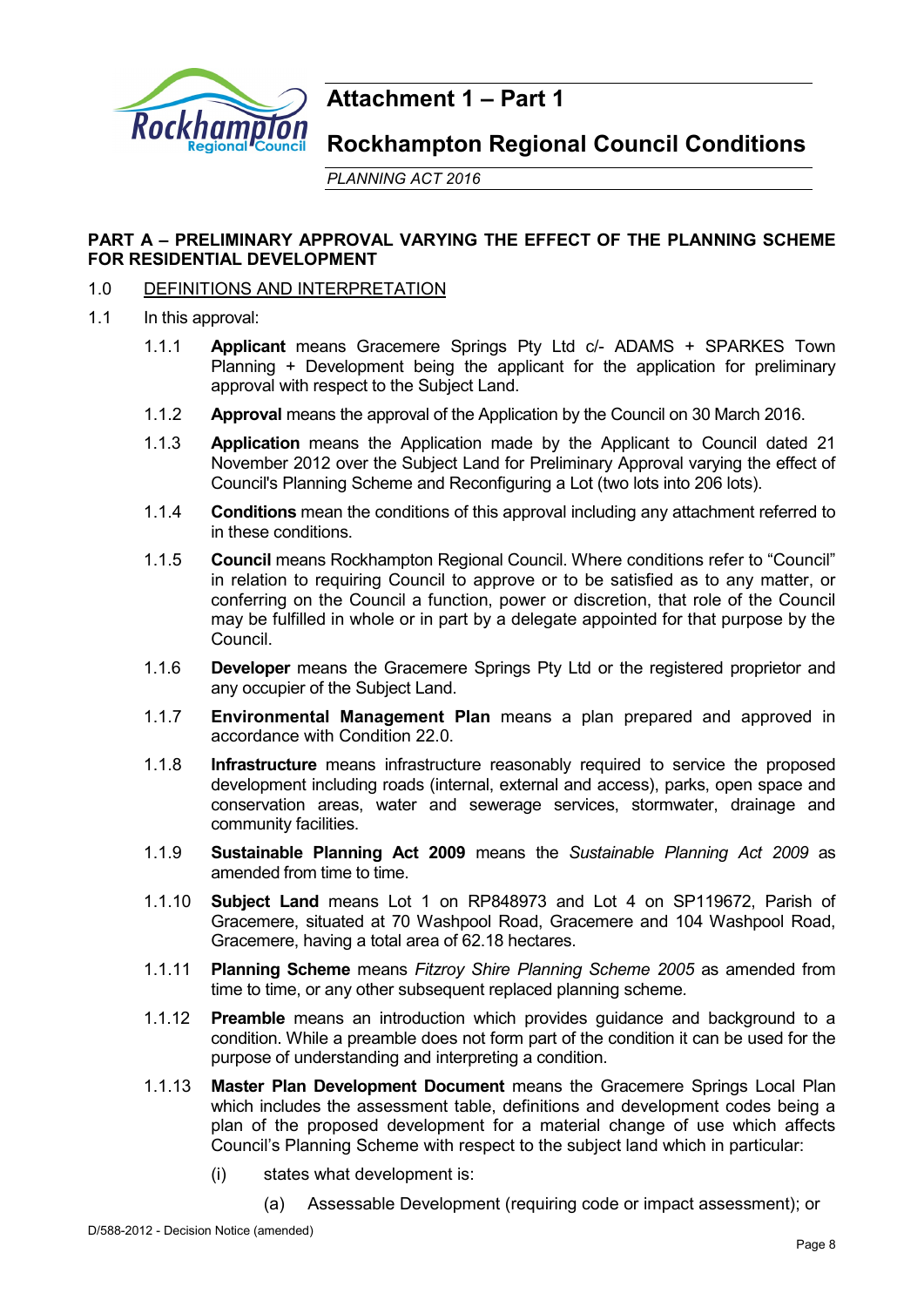- (b) Self-assessable Development; or
- (c) Exempt Development; and
- (ii) Identifies codes for the development.

# 2.0 ADMINISTRATION

- 2.1 The Developer is responsible for ensuring compliance with this approval and the Conditions of the approval by an employee, agent, contractor or invitee of the Developer.
- 2.2 All conditions of this approval must be undertaken and completed to the satisfaction of Council, at no cost to Council.
- 2.3 Where these Conditions refer to "Council" in relation to requiring Council to approve or to be satisfied as to any matter, or conferring on the Council a function, power or discretion, that role of the Council may be fulfilled in whole or in part by a delegate appointed for that purpose by the Council.

## 3.0 APPROVED PLANS AND DOCUMENTS

3.1 This is a preliminary approval for a Material Change of Use to affect Council's Planning Scheme under Section 242 of the *Sustainable Planning Act 2009* for a residential development on the Subject Land, generally in accordance with the following plans and documents, except where amended by the Conditions of this permit:

| <b>Plan/Document Name</b>    | <b>Plan/Document Reference</b> | Dated     |
|------------------------------|--------------------------------|-----------|
| Gracemere Springs Local Plan | <b>Revision A</b>              | July 2013 |

## 4.0 PLANNING FRAMEWORK

*Preamble - It is intended that the Developer prepare a comprehensive Master Plan Development Document for the Subject Land prior to making an application to Council for a development permit over the Subject Land for a Material Change of Use, Reconfiguration of a Lot, Operational Works or Building Works.* 

*The Master Plan Development Document will be an independent document which is the*  sole reference for the determination of any application over the Subject Land for a Material *Change of Use or a Reconfiguration of a Lot in accordance with this approval. The subject*  land must be developed generally in accordance with the Master Plan Development *Document.* 

- 4.1 Prior to making the first application for a development permit over the Subject Land or any part, the Developer must submit to the Council for its approval a consolidated Master Plan Development Document. The Master Plan Development Document must provide:
	- 4.1.1 a full copy of all of the applicable definitions (use and general) as they currently appear in the planning scheme to be utilised in the Council's assessment of subsequent development applications;
	- 4.1.2 a table of assessment categories and assessment criteria which states what development is:
		- (i) Assessable Development (requiring or Impact Assessment); or
		- (ii) Self-assessable Development; or
		- (iii) Exempt Development; and

identifies codes for the development.

4.1.3 a full copy of the use and development codes (with the modifications proposed by this Application and subsequent Approval) to be utilised in the Council's assessment of subsequent development applications.

D/588-2012 - Decision Notice (amended) 4.2 To remove any doubt: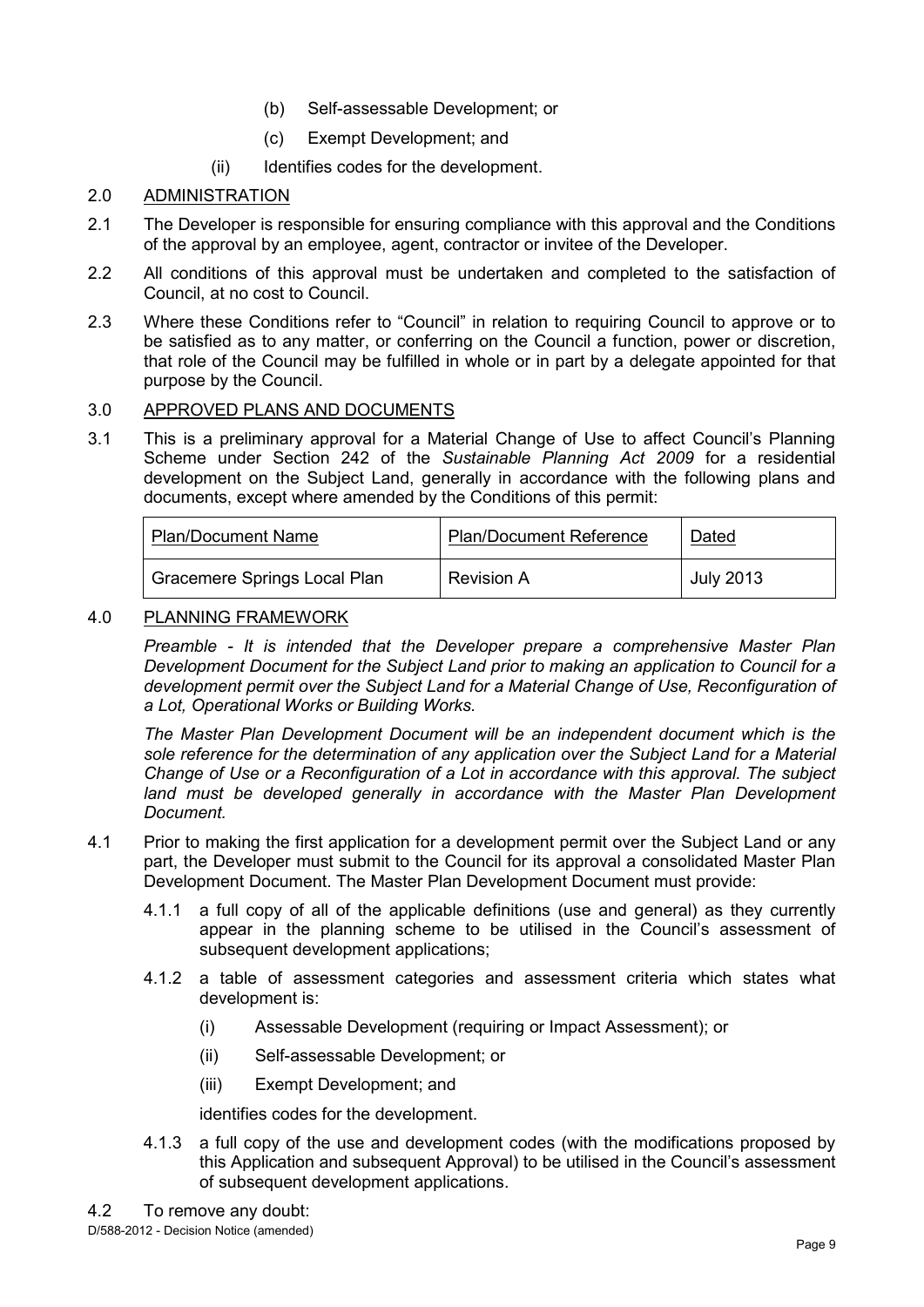- 4.2.1 any development on the Subject Land which is not identified in the Master Plan Development Document must be:
	- $(i)$  if it is a Material Change of Use impact assessable (pursuant to the Level of Assessment Table in the Master Plan Development Document); or
	- (ii) for all other forms of development subject to the level of assessment established in the Planning Scheme; and
- 4.2.2 any development on the Subject Land which is identified in the Master Plan Development Document and which conflicts with the purpose of the applicable codes or conditions of this Approval, must be:
	- (i) if it is a Material Change of Use impact assessable; or
	- (ii) for all other forms of development subject to the level of assessment established in the Planning Scheme.
- 4.3 The subject land must be developed generally in accordance with the Master Plan Development Document and Lot Reconfiguration Plan (subject to amendments as conditioned) and approved plans and reports (refer to condition 3.1).

## 5.0 RELEVANT PERIOD

5.1 The currency period will expire on 5 April 2026

#### 6.0 ASSET MANAGEMENT

- 6.1 Any alteration necessary to electricity, telephone, water mains, sewerage mains, and/or public utility installations resulting from the development or in connection with the development, must be at full cost to the Developer.
- 6.2 Any damage to existing kerb and channel, pathway or roadway (including removal of concrete slurry from public land, pathway, roads, kerb and channel and stormwater gullies and drainage lines) which may occur during any works carried out in association with the approved development must be repaired. This must include the reinstatement of the existing traffic signs and pavement markings which may have been removed.
- 6.3 'As constructed' information pertaining to assets to be handed over to Council and those which may have an impact on Council's existing and future assets must be provided prior to the commencement of the use. This information must be provided in accordance with the Manual for Submission of Digital As Constructed Information.

## **PART B – RECONFIGURING A LOT (TWO LOTS INTO 206 LOTS)**

- 7.0 ADMINISTRATION
- 7.1 The Developer is responsible for ensuring compliance with this approval and the Conditions of the approval by an employee, agent, contractor or invitee of the Developer.
- 7.2 Where these Conditions refer to "Council" in relation to requiring Council to approve or to be satisfied as to any matter, or conferring on the Council a function, power or discretion, that role of the Council may be fulfilled in whole or in part by a delegate appointed for that purpose by the Council.
- 7.3 All conditions of this approval must be undertaken and completed to the satisfaction of Council, at no cost to Council.
- 7.4 All conditions, works, or requirements of this approval must be undertaken and completed prior to the issue of the Compliance Certificate for the Survey Plan, unless otherwise stated.
- 7.5 Where applicable, infrastructure requirements of this approval must be contributed to the relevant authorities, at no cost to Council, prior to the issue of the Compliance Certificate for the Survey Plan, unless otherwise stated.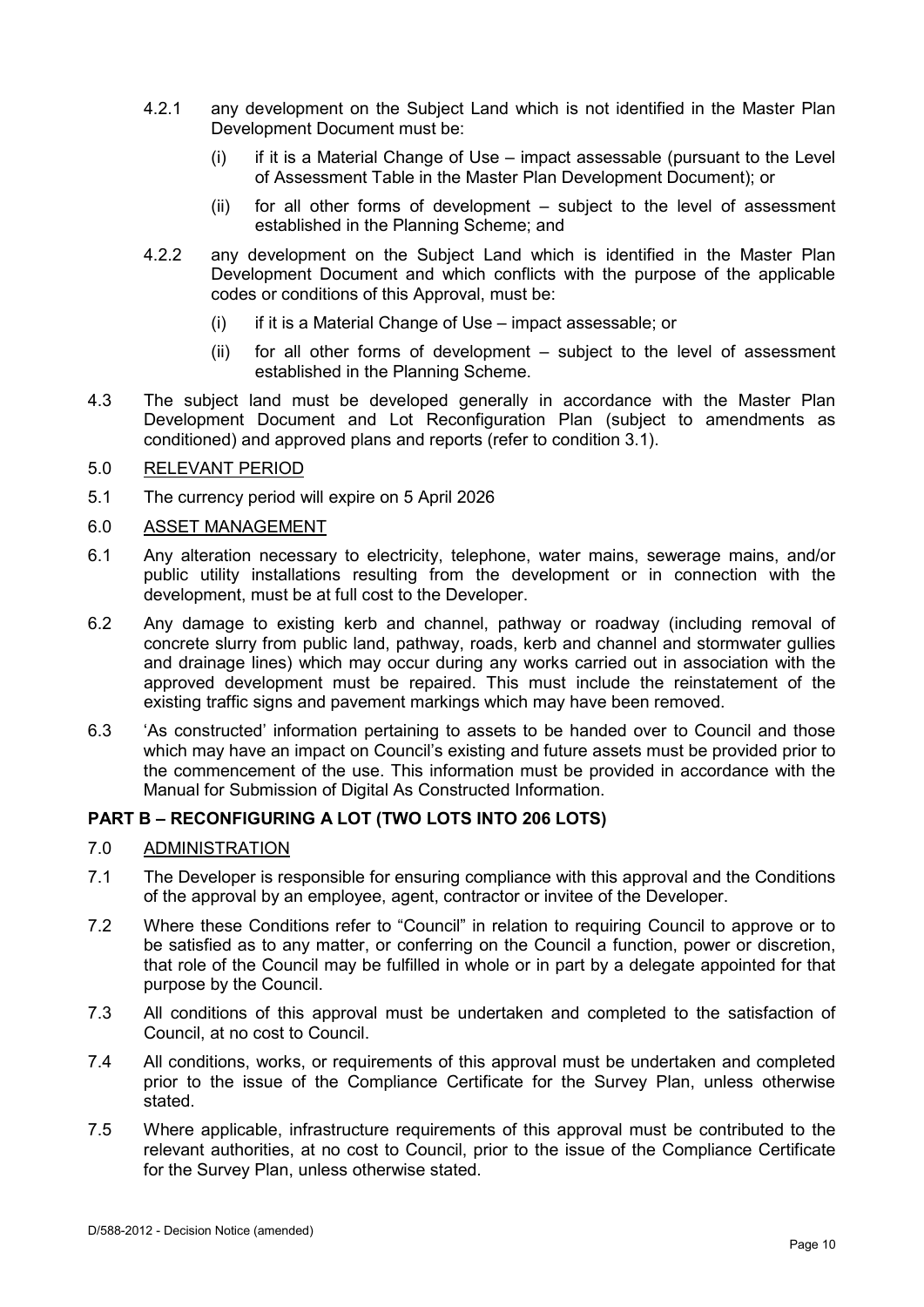- 7.6 The following further Development Permits must be obtained prior to the commencement of any works associated with its purposes:
	- 7.6.1 Operational Works:
		- (i) Road Works;
		- (ii) Access Works;
		- (iii) Sewerage Works;
		- (iv) Water Works;
		- (v) Stormwater Works;
		- (vi) Inter-allotment Drainage Works;
		- (vii) Site Works; and
		- (viii) Landscaping Works.
- 7.7 Unless otherwise stated, all works must be designed, constructed and maintained in accordance with the relevant Council policies, guidelines and standards.
- 7.8 All engineering drawings/specifications, design and construction works must comply with the requirements of the relevant Australian Standards and must be approved, supervised and certified by a Registered Professional Engineer of Queensland.

## 8.0 APPROVED PLANS AND DOCUMENTS

8.1 The approved development must be completed and maintained generally in accordance with the approved plans and documents, except where amended by the conditions of this permit:

| <b>Plan/Document Name</b>                                                                     | <b>Plan/Document Reference</b>                  | Dated            |
|-----------------------------------------------------------------------------------------------|-------------------------------------------------|------------------|
| Gracemere Springs Local Plan                                                                  | Revision A                                      | <b>July 2013</b> |
| Reconfiguration<br>(three<br>Lot<br>Lots<br>three<br>Management<br>and<br>drainage easements) | 5798-00-ROL Sheet 1 of 2.<br><b>Revision G</b>  | 17 July 2014     |
| Lot Reconfiguration Stages $1B - 7$<br>$(206$ Lots)                                           | 5798-00-ROL Sheet 2 of 2.<br><b>Revision G</b>  | 17 July 2014     |
| <b>Engineering Infrastructure Report</b>                                                      | R13018 - Issue A                                | 15 April 2013    |
| <b>Traffic Impact Assessment</b>                                                              | R12166 and R13018 -<br><b>Issue A</b>           | <b>July 2013</b> |
| Ultimate Road Hierarchy Plan                                                                  | R <sub>13018</sub>                              | Undated          |
| <b>Stormwater Quantity Management</b><br>Plan and Flood Investigation                         | B13021.W-01A / Issue A                          | 15 April 2013    |
| <b>Stormwater Quality Management</b><br>Report                                                | R13018 / Issue A                                | 12 April 2013    |
| Q100 - Inundation Channel Plan                                                                | R12166 (Response to the<br>Information Request) | Undated          |
| Weir section A-A                                                                              | R12166 (Response to the<br>Information Request) | Undated          |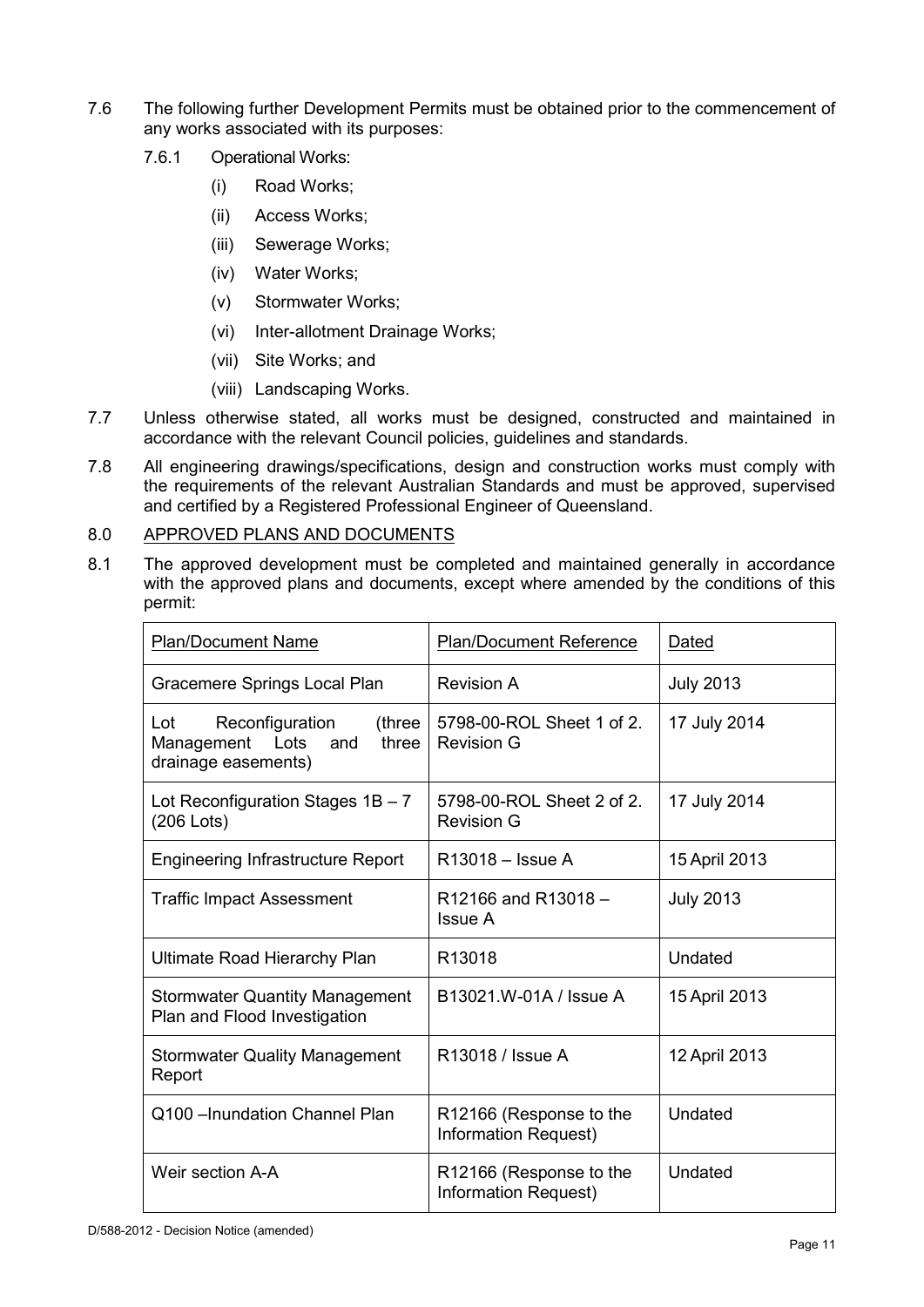| <b>Plan/Document Name</b>                                                 | <b>Plan/Document Reference</b>                              | Dated       |
|---------------------------------------------------------------------------|-------------------------------------------------------------|-------------|
| Inundation Cross Sections 1                                               | R <sub>12166</sub> (Response to the<br>Information Request) | Undated     |
| Inundation Cross Sections 2                                               | R12166 (Response to the<br>Information Request)             | Undated     |
| Inundation Cross Sections 3                                               | R <sub>12166</sub> (Response to the<br>Information Request) | Undated     |
| Sewer Layout Plan                                                         | R12166 - Sewer                                              | Undated     |
| Water Supply Network Analysis<br>Report (104 Washpool Road,<br>Gracemere) |                                                             | 31 May 2013 |

- 8.2 Where there is any conflict between the conditions of this approval and the details shown on the approved plans and documents, the conditions of approval must prevail.
- 8.3 Where conditions require the above plans or documents to be amended, the revised document(s) must be submitted for approval by Council prior to the submission of a Development Application for Operational Works.

## 9.0 STAGED DEVELOPMENT

- 9.1 This approval is for a development to be undertaken in eight discrete stages, namely:
	- 9.1.1 Lot 500, Lot 501 and Lot 502 (Stage One A (1A) three management lots);
	- 9.1.2 Lot 1 to Lot 46 (Stage One B (1B)– forty-six lots):
	- 9.1.3 Lot 47 to Lot 76 (Stage Two thirty lots and Public Use Land);
	- 9.1.4 Lot 77 to Lot 119 (Stage Three forty-three lots);
	- 9.1.5 Lot 120 to Lot 132 (Stage Four thirteen lots and Public Use Land);
	- 9.1.6 Lot 133 to Lot 139 (Stage Five seven lots and Public Use Land);
	- 9.1.7 Lot 140 to Lot 179 (Stage Six forty lots and Public Use Land); and
	- 9.1.8 Lot 180 to Lot 206 (Stage Seven twenty-seven lots and Public Use Land),

in accordance with the approved plans (refer to condition 8.1).

- 9.2 Staging must take place in a coordinated and a planned manner having regard to the provision of access and infrastructure in a logical and orderly sequence. Stage Six and Stage Seven must be developed concurrently.
- 9.3 Unless otherwise expressly stated, the conditions must be read as being applicable to all stages. It is accepted that for Stage One A (1A) for the survey plan to be endorsed only electricity needs to be supplied to each management lot and no other works are necessary. Infrastructure Charges must be paid.
- 9.4 The "Public Use Land" must be dedicated as "Public Use Land" on the Survey Plan or else transferred to Council on Council's approval, as freehold in trust for the respective stage (refer to condition 8.1).
- 10.0 ROAD WORKS
- 10.1 A Development Permit for Operational Works (road works) must be obtained prior to the commencement of any road works on the site.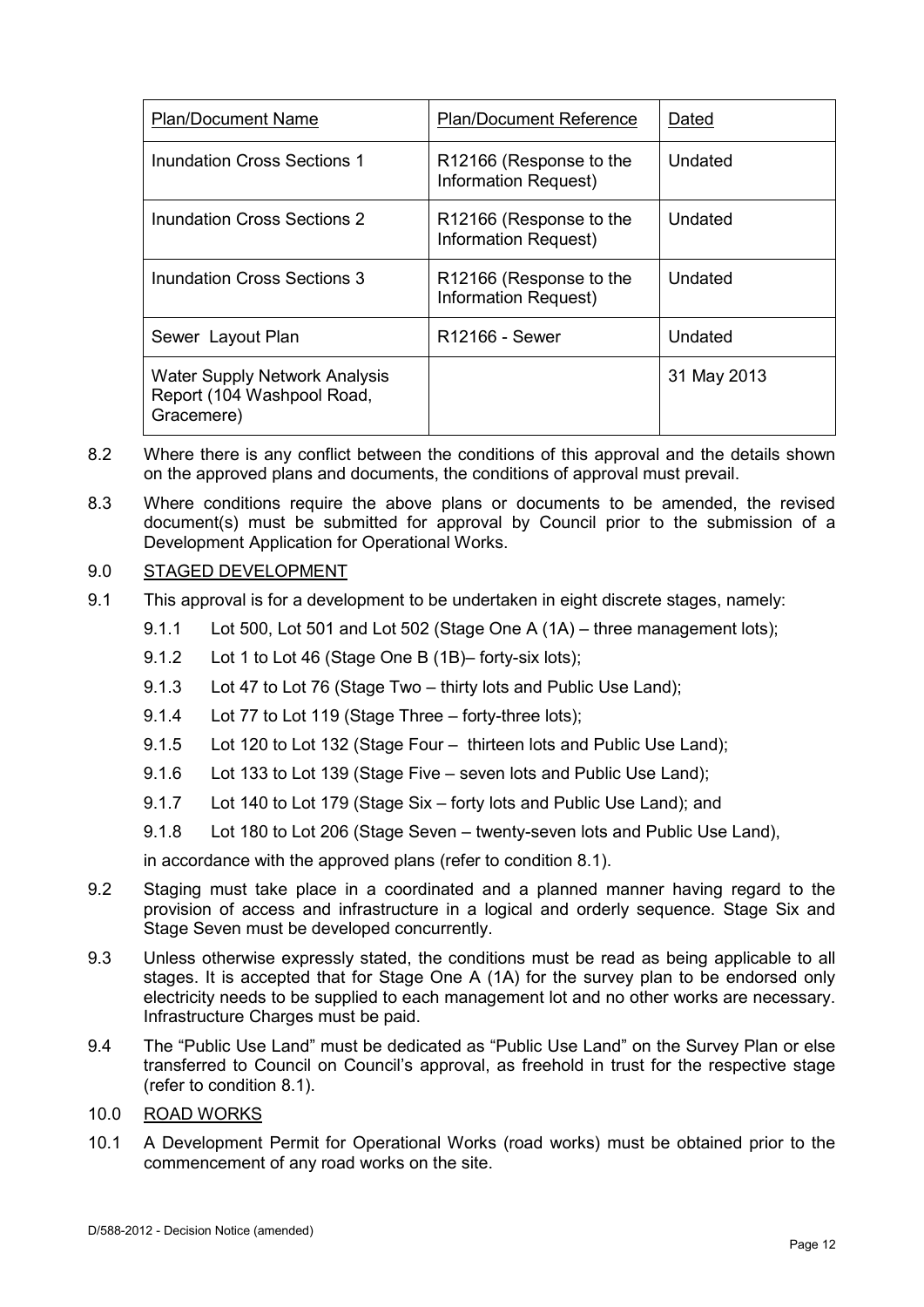- 10.2 All works must be designed and constructed in accordance with the approved plans (refer to condition 8.1), *Capricorn Municipal Development Guidelines*, relevant *Australian Standards* and the provisions of a Development Permit for Operational Works (road works).
- 10.3 Any application for a Development Permit for Operational Works (road works) must demonstrate that all new roads and road reserves connect with existing constructed road(s) and road reserve(s).
- 10.4 All proposed roads, including any extensions to the existing roads, and associated stormwater systems must be designed and constructed in accordance with the *Capricorn Municipal Development Guidelines*.
- 10.5 Washpool Road must be constructed to a "Major Urban Collector" standard from the intersection of Cherryfield Road to the eastern boundary of Lot 4 on SP119672.
- 10.6 Washpool Road must be designed and constructed (minimum half road width plus 2.5 metres past road centreline) from the Washpool Road and Cherryfield Road intersections to the eastern boundary of Lot 1 on SP119672 prior to the issue of the Compliance Certificate for the Survey Plan for Stage One. This must include all associated stormwater drainage systems. Washpool Road must be constructed full width prior to sealing of the survey plan for the 125th lot.
- 10.7 Proposed Road A must be constructed to the eastern boundary of Lot 4 on SP119672 in the relevant stages including associated stormwater drainage systems and pathways (only on one side of the road) and must be designed and constructed to the following standards:
	- 10.7.1 the road reserve and carriageway widths of Road A, must be a minimum of 20 metres and 10 metres respectively; and
	- 10.7.2 The width of the concrete pathway must be a minimum of 2.5 metres wide (located along the public use land side) to facilitate shared pedestrians and cyclists uses.
- 10.8 The pavement width(s) of the relevant roads must be transitioned to the continuing pavements to the satisfaction of Council and/or in accordance with the *Capricorn Municipal Development Guidelines*.
- 10.9 All new cul-de-sac roads shown on the approved plans (refer to condition 8.1) including associated stormwater drainage systems, must be designed and constructed in accordance with the requirements for a road classification of "Access Place" as prescribed by the *Capricorn Municipal Development Guidelines*.
- 10.10 The design and construction of all temporary terminating roads must include a temporary turning area which complies with the relevant performance and technical criteria, and facilitates suitable turning movements for a Council refuse collection vehicle. The temporary sealed turning area must permit the unimpeded development of the adjacent allotments. This may require extensions to the road pavement, to the road reserves and/or provision of easements on the extensions of these roads.
- 10.11 Any application for Operational Works (road works) must be accompanied by a detailed layout plan (geometric design) of the Washpool Road and Proposed Road A intersection.
- 10.12 Any application for Operational Works (road works) must demonstrate that sight distance(s) at all relevant intersections, including horizontal and vertical curves, are in accordance with relevant *Australian Standards*, for the proposed speed environments.
- 10.13 Truncations must be applied to all corner allotments.
- 10.14 Roadways which are intended to act as bus routes must be constructed to a *"Minor Collector"* standard.
- 10.15 Bus set-down area(s), including all weather shelter(s) must be designed and constructed in accordance with the *Public Transport Infrastructure Manual*. Details of the bus set-down area(s) must be provided with any application for a Development Permit for Operational Works (road works).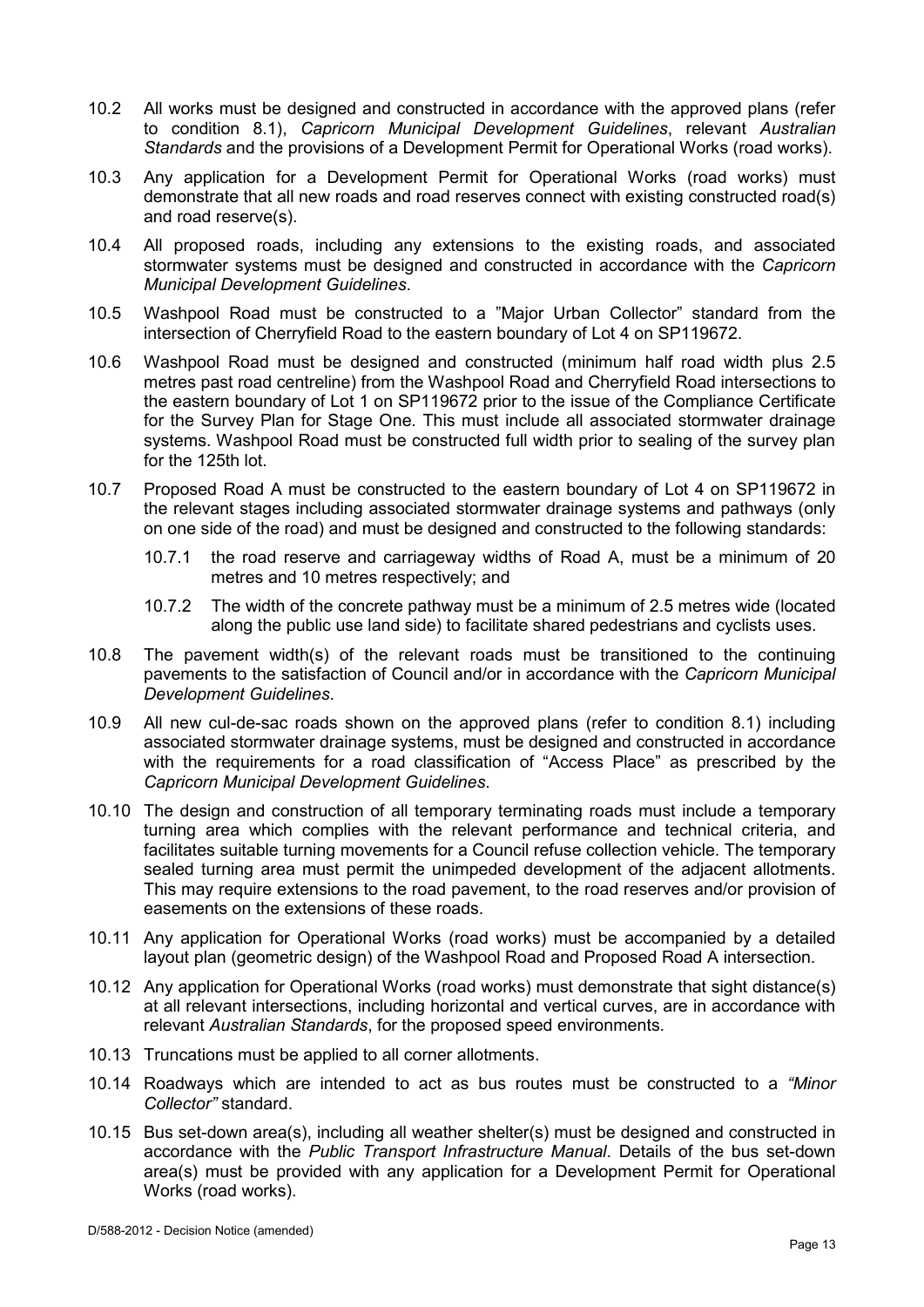- 10.16 All pathways, including the pathway between Lot 81 and Lot 82 and between Lot 93, Lot 94, Lot 124 and Lot 125 must incorporate kerb ramps at all road crossing points, where applicable.
- 10.17 Retaining walls/batters must be wholly contained within the proposed private allotments and not be constructed as Council-owned infrastructure.
- 10.18 All pathways and access ramps must be designed and constructed in accordance with the *Capricorn Municipal Development Guidelines*. All pathways located within a road reserve or public use land must be provided with public space lighting in accordance with *Australian Standard AS1158 "Lighting for Roads and Public Spaces".*
- 10.19 Traffic signs and pavement markings must be provided in accordance with the *Manual of Uniform Traffic Control Devices – Queensland*. Where necessary, existing traffic signs and pavement markings must be modified in accordance with the *Manual of Uniform Traffic Control Devices – Queensland*.
- 10.20 Any application for a Development Permit for Operational Works (road works) must include details of the Council approved road names for all new roads.
- 10.21 The existing intersection of Washpool Road and Cherryfield Road must be upgraded to incorporate, as a minimum, an Auxiliary Lane (short) and a Channelised Right (short) lane configuration to service the future traffic with background growth and to allow safe turning environments. The intersection must be upgraded in accordance with the following:
	- 10.21.1 the intersection must comply with the *Road Planning and Design Manual*, and the *Guide to Traffic Engineering Practice.* The *Road Planning and Design Manual* must take precedence if there is any inconsistency between the two publications;
	- 10.21.2 the intersection lighting must be minimum Category V3 in accordance with *Australian Standard AS1158*, and extended as necessary to comply with all other specified requirements in the *Australian Standard AS1158* suite; and
	- 10.21.3 road signage and pavement markings must be installed in accordance with the *Manual of Uniform Traffic Control Devices*.
- 10.22 The existing intersection of Lucas Street and Johnson Road must be upgraded incorporating, as a minimum, a Channelised Right (short) lane configuration to service the future traffic with background growth and to allow safe turning environments. The intersection must be upgraded in accordance with the following:
	- 10.22.1 the intersection must comply with the *Road Planning and Design Manual*, and the *Guide to Traffic Engineering Practice.* The *Road Planning and Design Manual* must take precedence if there is any inconsistency between the two publications; and
	- 10.22.2 road signage and pavement markings must be installed in accordance with the *Manual of Uniform Traffic Control Devices*.
- 10.23 The existing intersection of Breakspear Street and Johnson Road must be upgraded incorporating, as a minimum, an Auxiliary Lane (short) and a Channelised Right (short) lane configuration to service the future traffic with background growth and to allow safe turning environments. The intersection must be upgraded in accordance with the following:
	- 10.23.1 the intersection must comply with the *Road Planning and Design Manual*, and the *Guide to Traffic Engineering Practice.* The *Road Planning and Design Manual* must take precedence if there is any inconsistency between the two publications; and
	- 10.23.2 road signage and pavement markings must be installed in accordance with the *Manual of Uniform Traffic Control Devices*.
- 10.24 The existing intersection of Middle Road and Johnson Road must be upgraded incorporating, as a minimum, an Auxiliary Lane (short) and a Channelised Right (short) lane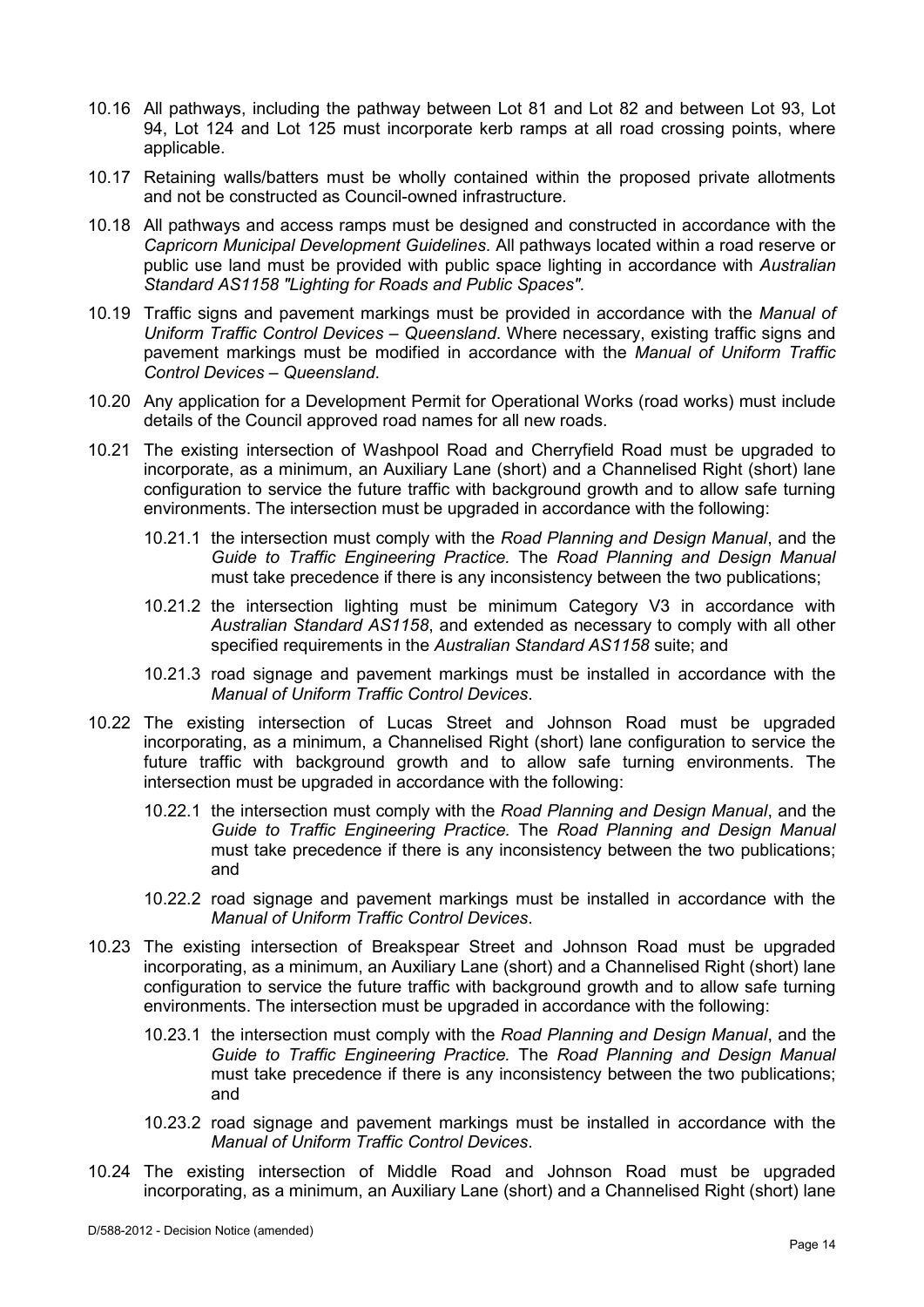configuration to service the future traffic with background growth and to allow safe turning environments. The intersection must be upgraded in accordance with the following:

- 10.24.1 the intersection must comply with the *Road Planning and Design Manual*, and the *Guide to Traffic Engineering Practice.* The *Road Planning and Design Manual* must take precedence if there is any inconsistency between the two publications; and
- 10.24.2 road signage and pavement markings must be installed in accordance with the *Manual of Uniform Traffic Control Devices*.
- 10.25 The Developer may as an alternative to the requirement(s) of condition(s) 10.5, 10.6, 10.7.1, 10.21, 10.22, 10.23 and 10.24 enter into an Infrastructure Agreement with Council, which specifies the development obligations relating to infrastructure for future development of the site. The Infrastructure Agreement must incorporate (but not be limited to) the following principles:
	- 10.25.1 the Developer must construct road infrastructure necessary to service the development and connectivity to existing road network systems; and
	- 10.25.2 the agreed cost of road infrastructure constructed and provided by the Developer must be credited against contributions due to be paid.

The agreement must be prepared and finalised by Council's solicitors at no cost to Council (including the payment of any State tax) and must be executed by the Developer. The agreed repayment date must be negotiated between Council and the Developer as part of the Infrastructure Agreement process.

- 10.26 Access to Road B from Road A (between Lot 13 and Lot 18) is limited to a left turn only. Kerbs must be designed and constructed in accordance with the *Manual of Uniform Traffic Control Devices.*
- 11.0 ACCESS WORKS
- 11.1 A Development Permit for Operational Works (access works) must be obtained prior to the commencement of any access works on the site.
- 11.2 All access works must be designed and constructed in accordance with the approved plans (refer to condition 8.1), *Capricorn Municipal Development Guidelines*, and the provisions of a Development Permit for Operational Works (access works).
- 11.3 Accesses must be designed and constructed for proposed Lot 1, Lot 13 to Lot 17, Lot 59 to Lot 65, Lot 70 to Lot 73, Lot 77 to Lot 83, Lot 93 to Lot 94, Lot 140 to Lot 146 and Lot 180 to Lot 181.
- 11.4 All vehicular access to and from proposed Lot 1, Lot 13 to Lot 17, Lot 77 to Lot 83, Lot 140 to Lot 146, Lot 180 and Lot 181 must be via the proposed new roads only. Direct vehicular access to Washpool Road is prohibited and bollards or similar treatments must be installed where necessary to prevent vehicular access.
- 11.5 Access to all corner allotments must be obtained only via the lower order road classified in accordance with the traffic carrying capacity.

#### 12.0 SEWERAGE WORKS

- 12.1 A Development Permit for Operational Works (sewerage works) must be obtained prior to the commencement of any sewerage works on the site.
- 12.2 All works must be designed and constructed in accordance with the approved plans (refer to condition 8.1), *Capricorn Municipal Development Guidelines*, *Water Supply (Safety and Reliability) Act*, *Plumbing and Drainage Act* and the provisions of a Development Permit for Operational Works (sewerage works).
- 12.3 All lots within the development must be connected to Council's reticulated sewerage network*.*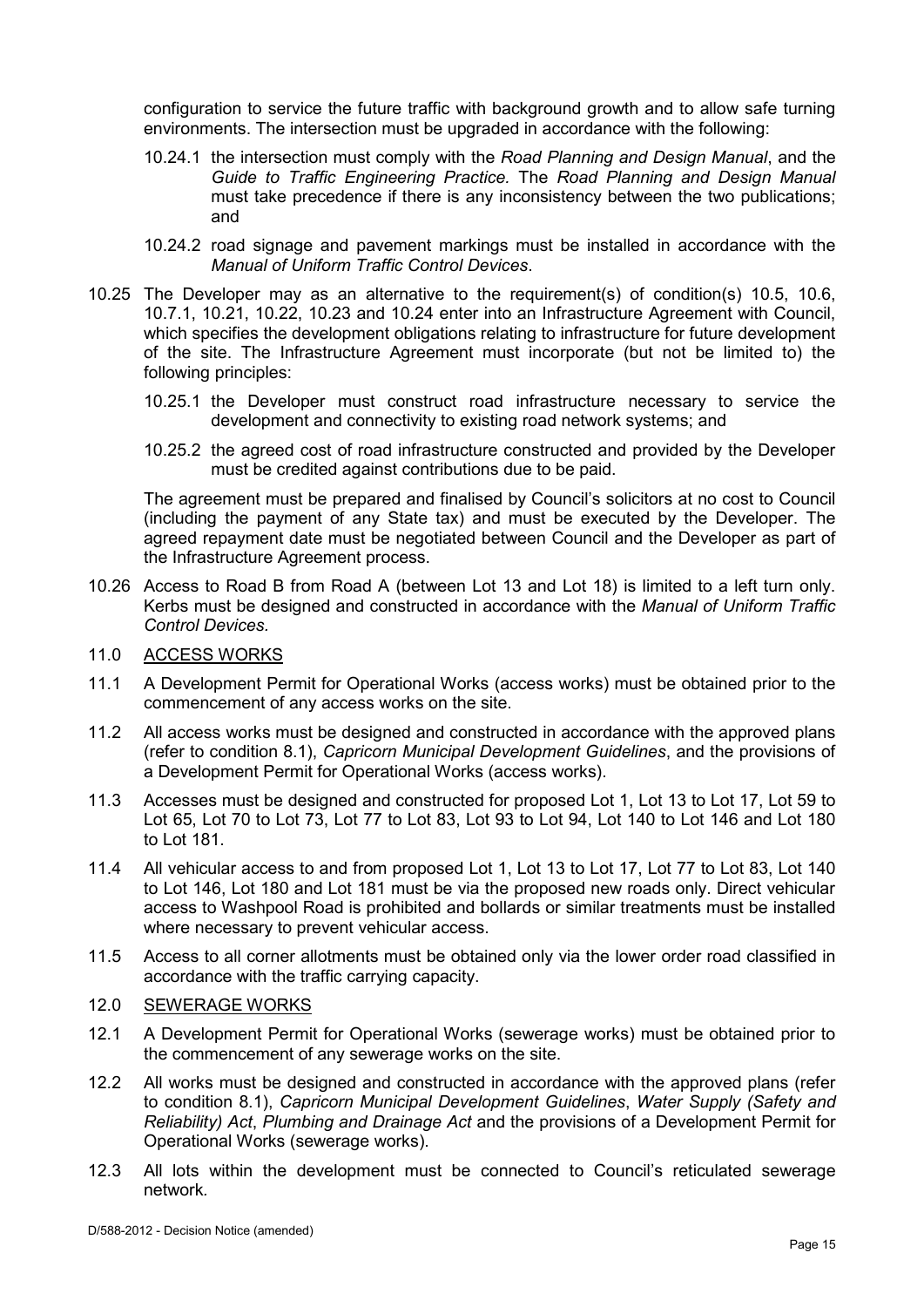- 12.4 The entire development must be serviced via a gravity connection to the existing 300 millimetre diameter sewer main located within Washpool Road.
- 12.5 A 225 millimetre diameter gravity sewer main must be constructed along the front boundary of Lot 1 on RP848973 and continue through Lot 4 on SP119672 terminating at the drainage path along the southern boundary of Lot 4 on SP119672, in accordance with the approved plans (refer to condition 8.1).
- 12.6 The Developer may as an alternative to the requirement(s) of condition 12.5 enter into an Infrastructure Agreement with Council, which specifies the development obligations relating to infrastructure for future development of the site. The Infrastructure Agreement must incorporate (but not be limited to) the following principles:
	- 12.6.1 the Developer must construct the sewerage infrastructure necessary in accordance with condition 12.5 to service the development and provide connectivity to the development boundary adjoining Lot 3 on SP119672; and
	- 12.6.2 the agreed cost of sewerage infrastructure constructed and provided by the Developer must be credited against contributions due to be paid.

The agreement must be prepared and finalised by Council's solicitors at no cost to Council (including the payment of any State tax) and must be executed by the Developer. The agreed repayment date must be negotiated between Council and the Developer as part of the Infrastructure Agreement process.

- 12.7 Easements must be provided over all sewerage infrastructure located within private property. The easement location(s) and width(s) must be in accordance with the requirements of the *Capricorn Municipal Development Guidelines*.
- 12.8 The Sewerage Works for Stage 1 and 2 must be completed prior to any other stage. All other sewerage works in other stages are not required to be undertaken in any chronological order
- 12.9 The sewer connection point for each proposed stage must be provided prior to the commencement of any sewerage construction works for the subsequent stage.
- 13.0 WATER WORKS
- 13.1 A Development Permit for Operational Works (water works) must be obtained prior to the commencement of any water works on the site.
- 13.2 All works must be designed and constructed in accordance with the approved plans (refer to condition 8.1), *Capricorn Municipal Development Guidelines*, *Water Supply (Safety and Reliability) Act*, *Plumbing and Drainage Act,* and the provisions of a Development Permit for Operational Works (water works).
- 13.3 All lots within the development must be connected to Council's reticulated water network*.*
- 13.4 The existing 200 millimetre diameter water main in the Cherryfield Road reserve must be extended along Cherryfield Road (approximately eighty (80) to eighty five (85) metres).
- 13.5 A 200 millimetre diameter water main must be constructed along the southern side of Washpool Road from the Washpool Road and Cherryfield Road intersections to the eastern boundary of Lot 4 on SP119672. The main must be connected to the 200 millimetre diameter water main to be constructed along Cherryfield Road (refer to condition 13.4).
- 13.6 A 200 millimetre diameter water main must be constructed along proposed Road A.
- 13.7 A 150 millimetre diameter water main must be constructed along proposed Road B, Road F, Road C and Road J.
- 13.8 A 100 millimetre diameter water main must be constructed along proposed Road D, Road E, Road G, Road H and Road I.
- 13.9 All reticulation mains within the development site must be interconnected to eliminate dead ends. Looped mains are permitted in cul-de-sacs.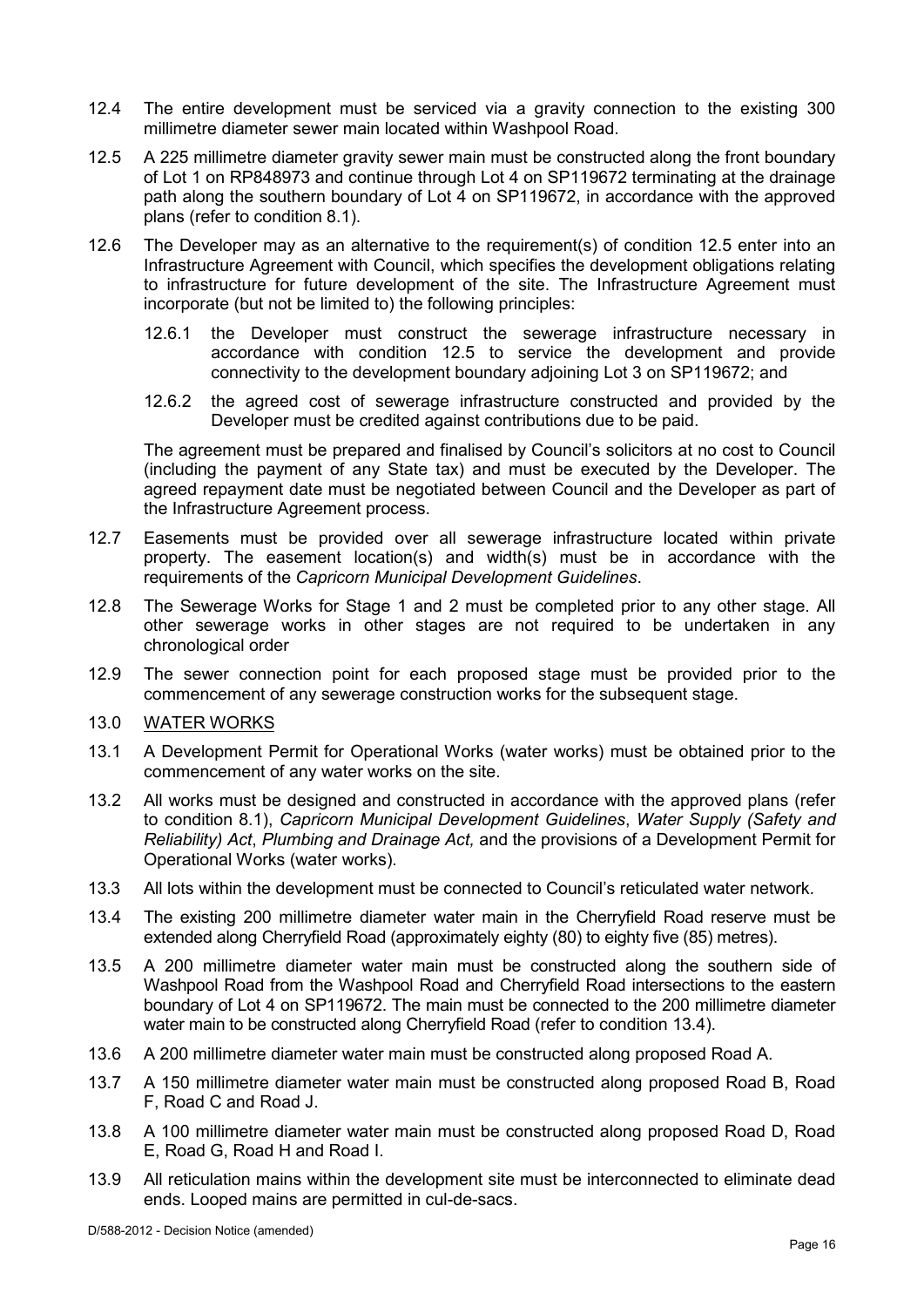- 13.10 All water main sizes, alignments and layouts must be in accordance with the *Water Supply Network Analysis Report (104 Washpool Road, Gracemere)* dated 12 July 2013 and must be finalised at the Operational Works (sewerage works) Application Stage.
- 13.11 The Developer may as an alternative to the requirement(s) of condition(s) 13.4, 13.5, 13.6 enter into an Infrastructure Agreement with Council, which specifies the development obligations relating to infrastructure for future development of the site. The Infrastructure Agreement must incorporate (but not be limited to) the following principles:
	- 13.11.1 the Developer must construct the water supply infrastructure necessary to service the development and provide connectivity to the development boundary adjoining Lot 1 on RP848973; and
	- 13.11.2 the agreed cost of water supply infrastructure constructed and provided by the Developer must be credited against contributions due to be paid.

The agreement must be prepared and finalised by Council's solicitors at no cost to Council (including the payment of any State tax) and must be executed by the Developer. The agreed repayment date must be negotiated between Council and the Developer as part of the Infrastructure Agreement process.

- 13.12 The Water supply works for Stage One B must be completed prior to any other stage. All other water works in other stages are not required to be undertaken in any chronological order.
- 13.13 The Water connection point for each proposed stage must be provided prior to the commencement of any water supply works for the subsequent stage.

#### 14.0 STORMWATER WORKS

- 14.1 A Development Permit for Operational Works (stormwater works) must be obtained prior to the commencement of any stormwater works on the site.
- 14.2 All stormwater drainage works must be designed and constructed in accordance with the approved plans (refer to condition 8.1), Queensland Urban Drainage Manual, *Capricorn Municipal Development Guidelines*, *State Planning Policy – Healthy Waters Guidelines,* sound engineering practice and the provisions of a Development Permit for Operational Works (stormwater works).
- 14.3 All stormwater must drain to a demonstrated lawful point of discharge and must not adversely affect adjoining land or infrastructure by way of blocking, altering or diverting existing stormwater runoff patterns or have the potential to cause damage to other infrastructure.
- 14.4 Any application for Operational works (stormwater works) must identify all areas of the proposed development, and all other land (which may include land not under the control of the developer), which needs to be dedicated to, or encumbered in favour of Council or another statutory authority, in order to provide a lawful point of discharge for the proposed development. The areas identified must satisfy the requirements of the *Queensland Urban Drainage Manual*.
- 14.5 Drainage easement(s) must be dedicated in favour of Council (at no cost to Council) to provide drainage corridors suitable for the conveyance of peak stormwater flows through the subject land during a 100 year Average Recurrence Interval rainfall event.

The above drainage easement(s) must be detailed and suitably dimensioned on a layout plan.

- 14.6 All land proposed and dedicated as major overland flow paths (Q100) must be able to contain all earthworks and batters and include a freeboard to the adjacent lots and access and maintenance provisions consistent with the *Queensland Urban Drainage Manual.*
- 14.7 Each allotment must be designed so as to be flood free and self-draining.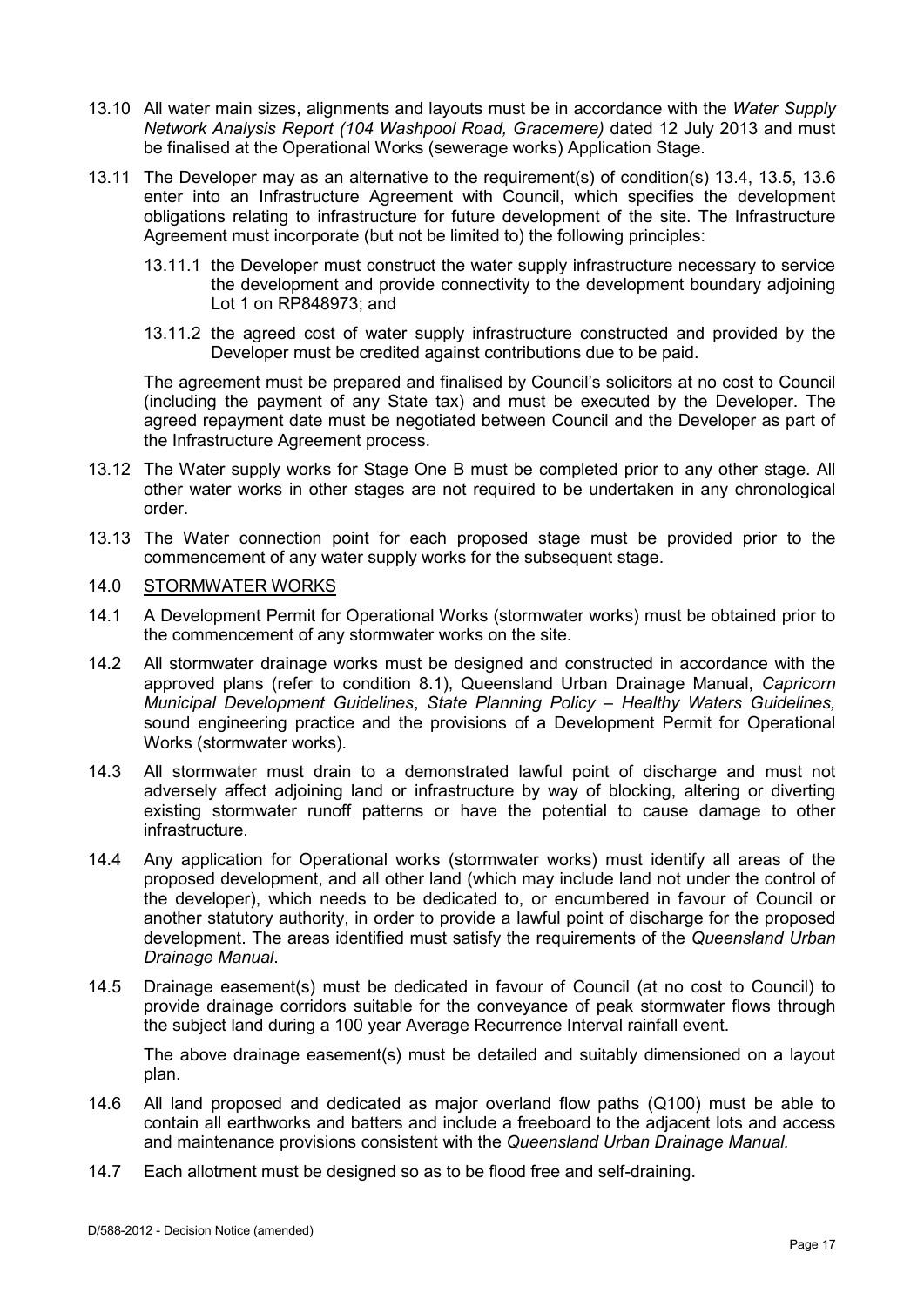- 14.8 Minor drainage systems located within Washpool Road, including proposed swale drains, must discharge the flows to a demonstrated lawful point of discharge without causing an actionable nuisance.
- 14.9 A detention system, sufficient to attenuate the peak discharge from the site to ensure no worsening for a range of design rainfall events up to and including the 100 year Average Recurrence Interval event, must be designed and constructed in accordance with the provisions of the *Queensland Urban Drainage Manual*.
- 14.10 Detailed design of proposed detention basin and any cross drainage structures must include all required safety measures and facilities to ensure the safety of the public in accordance with *Queensland Urban Drainage Manual*.
- 14.11 All proposed culverts/cross drainage structures must be designed and constructed assuming a fifty per centum blockage factor, and maximum flow depth over the cross drainage structure must be limited to 200 millimetres (maximum) demonstrating allowable velocity, depth product(s) to ensure public safety.
- 14.12 Potential pollutants in stormwater runoff must be managed and discharged from the site in accordance with *State Planning Policy – Healthy Waters*.
- 14.13 Any application for a Development Permit for Operational Works (stormwater works) must:
	- 14.13.1 identify the possibilities of consolidating the proposed bio retention areas into one or two specific areas which can be easily maintained;
	- 14.13.2 include detailed engineering plans with details of any new drainage systems, or the amendment and upgrading of exiting drainage systems to implement the proposed drainage strategy; and
	- 14.13.3 be accompanied by a management and maintenance plan for the proposed detention basin/retention systems.
- 14.14 Construct drainage infrastructure to accommodate the Q100 flow from the southern boundary (between Lot 136 and Lot 137) to the eastern boundary (between Lot 197 and Lot 206).
- 14.15 The Developer may as an alternative to the requirement(s) of condition(s) 14.14 enter into an Infrastructure Agreement with Council, which specifies the development obligations relating to infrastructure for future development of the site. The Infrastructure Agreement must incorporate (but not be limited to) the following principles:
	- 14.15.1 the Developer must construct the drainage infrastructure necessary to service the development and connectivity to existing drainage paths; and
	- 14.15.2 the agreed cost of drainage infrastructure constructed and provided by the Developer must be credited against contributions due to be paid.

The agreement must be prepared and finalised by Council's solicitors at no cost to Council (including the payment of any State tax) and must be executed by the Developer. The agreed repayment date must be negotiated between Council and the Developer as part of the Infrastructure Agreement process.

#### 15.0 INTER-ALLOTMENT DRAINAGE WORKS

- 15.1 A Development Permit for Operational Works (inter-allotment drainage works) must be obtained prior to the commencement of any drainage works on the site.
- 15.2 Inter-allotment drainage, must be designed and constructed in accordance with the *Queensland Urban Drainage Manual* and must be provided to any lot where it cannot be satisfactorily demonstrated that roof water drainage associated with building construction on that lot, could reasonably be directed to the frontage kerb and channel or alternative lawful point of discharge.

Note: the swale drainage systems for inter-allotment drainage are not approved.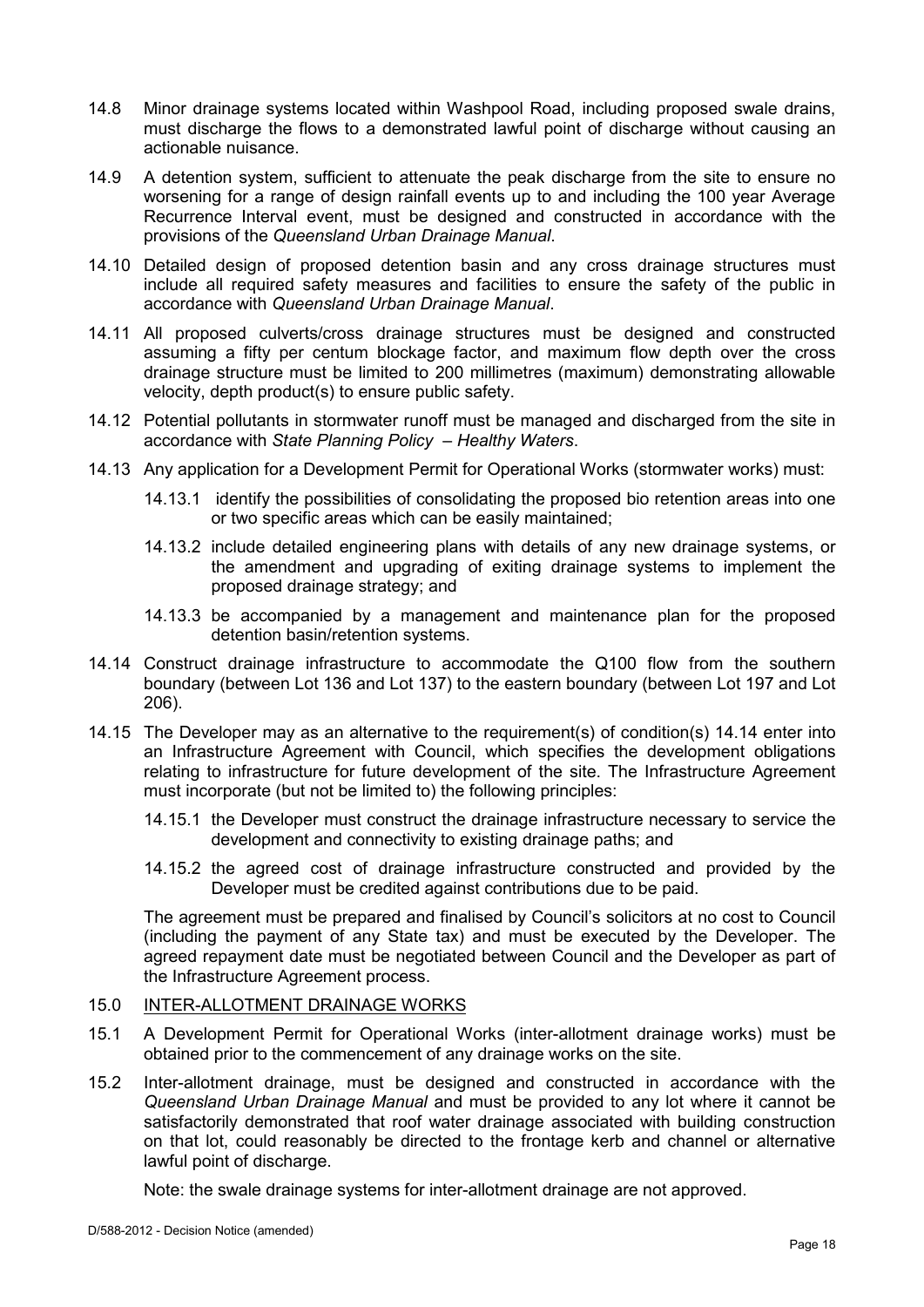- 15.3 Inter-allotment drainage systems and overland flow paths must be designed and constructed in accordance with the *Queensland Urban Drainage Manual*.
- 15.4 Inter-allotment drainage systems and overland flow paths must be wholly contained within a Council easement, with a minimum width of three (3) metres.
- 16.0 PLUMBING AND DRAINAGE WORKS
- 16.1 Internal plumbing and drainage works associated with all buildings located within Lot 74 must be wholly contained within the lot it serves.
- 16.2 Any alterations to the internal plumbing and sanitary drainage for the existing buildings that may be required as a result of the proposed development must be in accordance with regulated work under the *Plumbing and Drainage Act* and Council plumbing and drainage policies.

#### 17.0 SITE WORKS

- 17.1 A Development Permit for Operational Works (site works) must be obtained prior to the commencement of any site works.
- 17.2 Any application for a Development Permit for Operational Works (site works) must be accompanied by an earthworks' plan which clearly identifies the following:
	- 17.2.1 the location of cut and/or fill;
	- 17.2.2 the type of fill to be used and the manner in which it is to be compacted;
	- 17.2.3 the quantum of fill to be deposited or removed and finished cut and/or fill levels;
	- 17.2.4 details of any proposed access routes to the site which are intended to be used to transport fill to or from the site; and
	- 17.2.5 the maintenance of access roads to and from the site so that they are free of all cut and/or fill material and cleaned as necessary.
- 17.3 All earthworks must be undertaken in accordance with *Australian Standard AS3798 "Guidelines on Earthworks for Commercial and Residential Developments".*
- 17.4 Site works must be constructed such that they do not, at any time, in any way restrict, impair or change the natural flow of runoff water, or cause a nuisance or worsening to adjoining properties or infrastructure.
- 17.5 The structural design of all retaining walls above one (1) metre in height must be separately and specifically certified by a Registered Professional Engineer of Queensland as part of any application for operational works for such a structure. A Registered Professional Engineer of Queensland must, on completion of the works, certify that all works are compliant with the approved design.
- 17.6 A detailed inspection and as constructed record must be provided to Council by the consultant Registered Professional Engineer of Queensland prior to acceptance of the works. The consultant must include in the certification confirmation that the foundation ground conditions nominated in the design were inspected and achieved during construction.
- 17.7 The detailed inspection and As Constructed record must demonstrate to Council that the wall construction work was closely monitored throughout construction by the Registered Professional Engineer of Queensland, including the achieved foundation ground conditions.
- 17.8 The approved design and/or the construction of the retaining walls must not be modified or altered without Council's prior written approval.
- 17.9 All site works must be undertaken to ensure that there is:
	- 17.9.1 no increase in upstream or downstream flood levels for all levels of immunity up to Q100;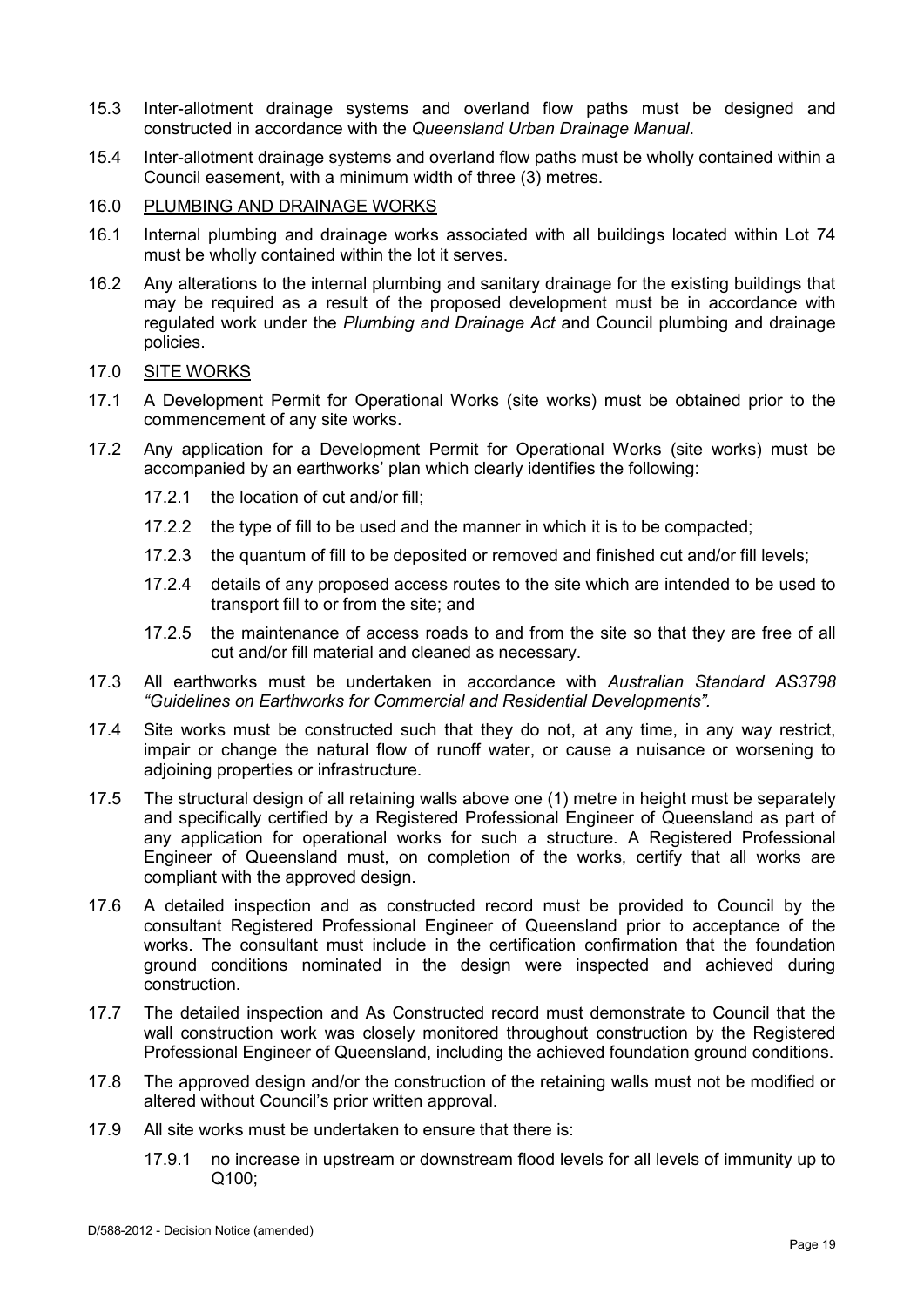- 17.9.2 no increase in velocity profiles, for which no remedy exists to prevent erosion and/or scouring. In the event that modelling shows non-compliance with the above, works must be undertaken within the system to satisfy the above criteria for development; and
- 17.9.3 a lawful point of discharge to which the developed flows from the land drain. Easements will be required over any other land to accommodate the flows.

#### 18.0 LANDSCAPING WORKS

- 18.1 A Development Permit for Operational Works (Landscaping Works) must be obtained prior to the commencement of any works on the site.
- 18.2 Any application for a Development Permit for Operational Works (Landscaping Works) must be generally in accordance with the approved plans (refer to condition 8.1) and must include, but is not limited to, the following:
	- 18.2.1 A plan documenting the "Extent of Works" and supporting documentation which includes:
		- (i) location and name of existing trees, including those to be retained (the location of the trees shall be overlayed or be easily compared with the proposed development design);
		- (ii) the extent of soft and hard landscape proposed;
		- (iii) important spot levels and/or contours. The levels of the trees to be retained shall be provided in relation to the finished levels of the proposed buildings and works;
		- (iv) underground and overhead services;
		- (v) typical details of critical design elements (stabilisation of batters, retaining walls, podium/balcony planters, trees in car park areas, fences);
		- (vi) details of landscape structures including areas of deep planting; and
		- (vii) specification notes on mulching and soil preparation.
	- 18.2.2 A "Planting Plan" and supporting documentation which includes:
		- (i) trees, shrubs and groundcovers to all areas to be landscaped;
		- (ii) position and canopy spread of all trees and shrubs;
		- (iii) the extent and type of works (paving, fences, garden bed edging etc). All plants shall be located within an edged garden; and
		- (iv) a plant schedule with the botanic and common names, total plant numbers and pot sizes at the time of planting; and
- 18.3 The landscaped areas must be subject to an ongoing maintenance and replanting programme (if necessary).
- 18.4 Landscaping, or any part thereof, upon reaching full maturity, must not:
	- 18.4.1 obstruct sight visibility zones as defined in the Austroads 'Guide to Traffic Engineering Practice' series of publications;
	- 18.4.2 adversely affect any road lighting or public space lighting; or
	- 18.4.3 adversely affect any Council infrastructure, or public utility plant.
- 18.5 The approved landscape plans must be augmented with additional planting located between and around the buildings. The additional planting must be designed to specifically reduce the perceived scale of the buildings and must include advanced plant stock, to create an immediate affect.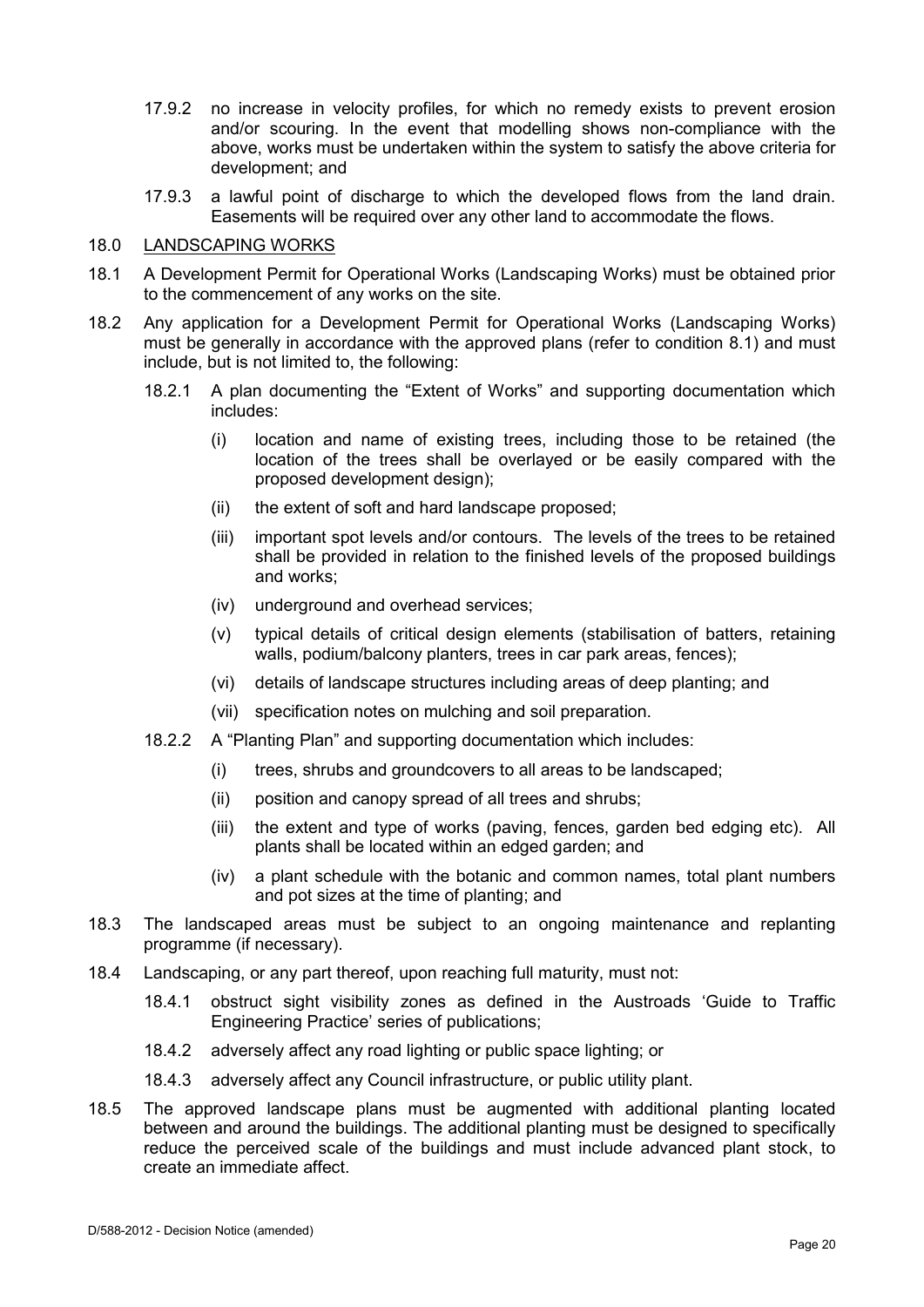18.6 A solid fence, with a minimum height of 1.8 metres, must be constructed along the western and southern boundaries of Lot 4 on SP119672. The fence must ensure privacy and security to the adjoining residential properties. The fence must be constructed of materials and finishes that are aesthetically pleasing and commensurate with the surrounding residential area. The timing of the construction must be consistent with the proposed staging arrangements

#### 19.0 ELECTRICITY AND TELECOMMUNICATIONS

- 19.1 Underground electricity and telecommunication connections must be provided to the proposed development to the standards of the relevant authorities.
- 19.2 Evidence must be provided of a certificate of supply with the relevant service providers to provide each lot with live electricity and telecommunication connections, in accordance with the requirements of the relevant authorities prior to the issue of the Compliance Certificate for the Survey Plan.

## 20.0 ASSET MANAGEMENT

- 20.1 Any alteration necessary to electricity, telephone, water mains, sewerage mains, and/or public utility installations resulting from the development or in connection with the development, must be at full cost to the Developer.
- 20.2 Any damage to existing kerb and channel, pathway or roadway (including removal of concrete slurry from public land, pathway, roads, kerb and channel and stormwater gullies and drainage lines) which may occur during any works carried out in association with the approved development must be repaired. This must include the reinstatement of the existing traffic signs and pavement markings which may have been removed.
- 20.3 'As constructed' information pertaining to assets to be handed over to Council and those which may have an impact on Council's existing and future assets must be provided prior to the issue of the Compliance Certificate for the Survey Plan. This information must be provided in accordance with the Manual for Submission of Digital As Constructed Information.

#### 21.0 ENVIRONMENTAL

- 21.1 Any application for a Development Permit for Operational Works must be accompanied by a detailed Environmental Management Plan, which addresses, but is not limited to, the following matters:
	- (i) water quality and drainage;
	- (ii) erosion and silt/sedimentation management;
	- (iii) acid sulphate soils;
	- (iv) fauna management;
	- (v) vegetation management and clearing;
	- (vi) top soil management;
	- (vii) interim drainage plan during construction;
	- (viii) construction programme;
	- (ix) geotechnical issues;
	- (x) weed control;
	- (xi) bushfire management;
	- (xii) emergency vehicle access;
	- (xiii) noise and dust suppression; and
	- (xiv) waste management.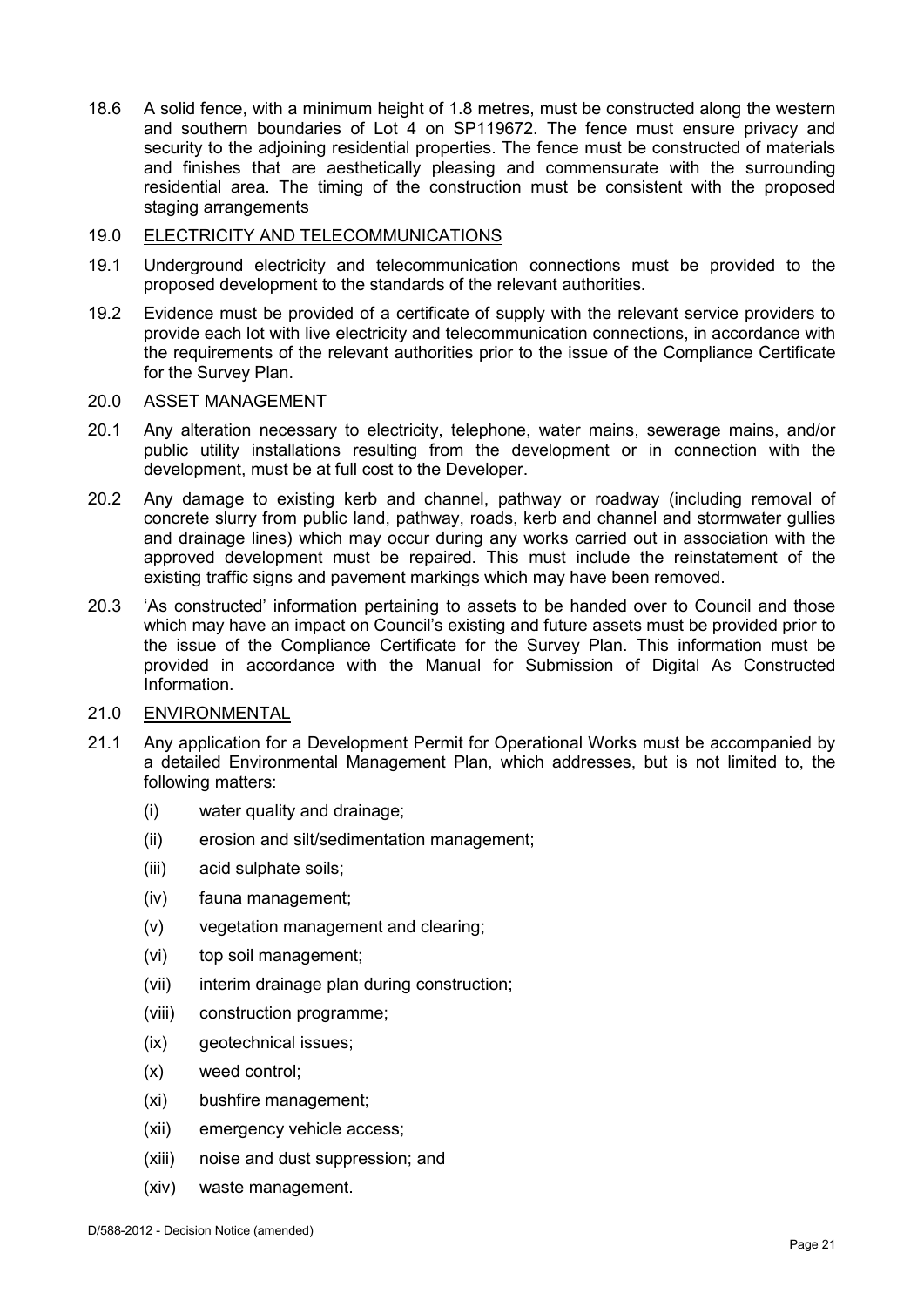- 21.2 Any application for a Development Permit for Operational Works must be accompanied by an Erosion and Sediment Control Plan which addresses, but is not limited to, the following:
	- (i) objectives;
	- (ii) site location / topography;
	- (iii) vegetation;
	- (iv) site drainage;
	- (v) soils;
	- (vi) erosion susceptibility;
	- (vii) erosion risk;
	- (viii) concept;
	- (ix) design; and
	- (x) implementation, for the construction and post construction phases of work.
- 21.3 The Environmental Management Plan approved as part of a Development Permit for Operational Works must be part of the contract documentation for the development works.
- 21.4 The Erosion Control and Stormwater Control Management Plan must be implemented and maintained on-site for the duration of the works, and until all exposed soil areas are permanently stabilised (for example, turfed, hydromulched, concreted, landscaped). The prepared Erosion Control and Stormwater Control Management Plan must be available onsite for inspection by Council Officers during those works.

## 22.0 OPERATING PROCEDURES

22.1 All construction materials, waste, waste skips, machinery and contractors' vehicles must be located and stored or parked within the site. No storage of materials, parking of construction machinery or contractors' vehicles will be permitted in Washpool Road.

#### ADVISORY NOTES

#### NOTE 1. Aboriginal Cultural Heritage

It is advised that under section 23 of the *Aboriginal Cultural Heritage Act 2003*, a person who carries out an activity must take all reasonable and practicable measures to ensure the activity does not harm Aboriginal Cultural Heritage (the "cultural heritage duty of care"). Maximum penalties for breaching the duty of care are listed in the Aboriginal Cultural Heritage legislation. The information on Aboriginal Cultural Heritage is available on the Department of Aboriginal and Torres Strait Islander and Multicultural Affairs website [www.datsima.qld.gov.au](http://www.datsima.qld.gov.au/)

#### NOTE 2. General Environmental Duty

General environmental duty under the *Environmental Protection Act* 1994 prohibits unlawful environmental nuisance caused by noise, aerosols, particles, dust, ash, fumes, light, odour or smoke beyond the boundaries of the property during all stages of the development including earthworks, construction and operation.

#### NOTE 3. General Safety Of Public During Construction

The *Work Health and Safety Act 2011* and *Manual of Uniform Traffic Control Devices* must be complied with in carrying out any construction works, and to ensure safe traffic control and safe public access in respect of works being constructed on a road.

### NOTE 4. Infrastructure Charges Notice

This application is subject to infrastructure contributions in accordance with Council policies. The contributions are presented on an Infrastructure Charges Notice.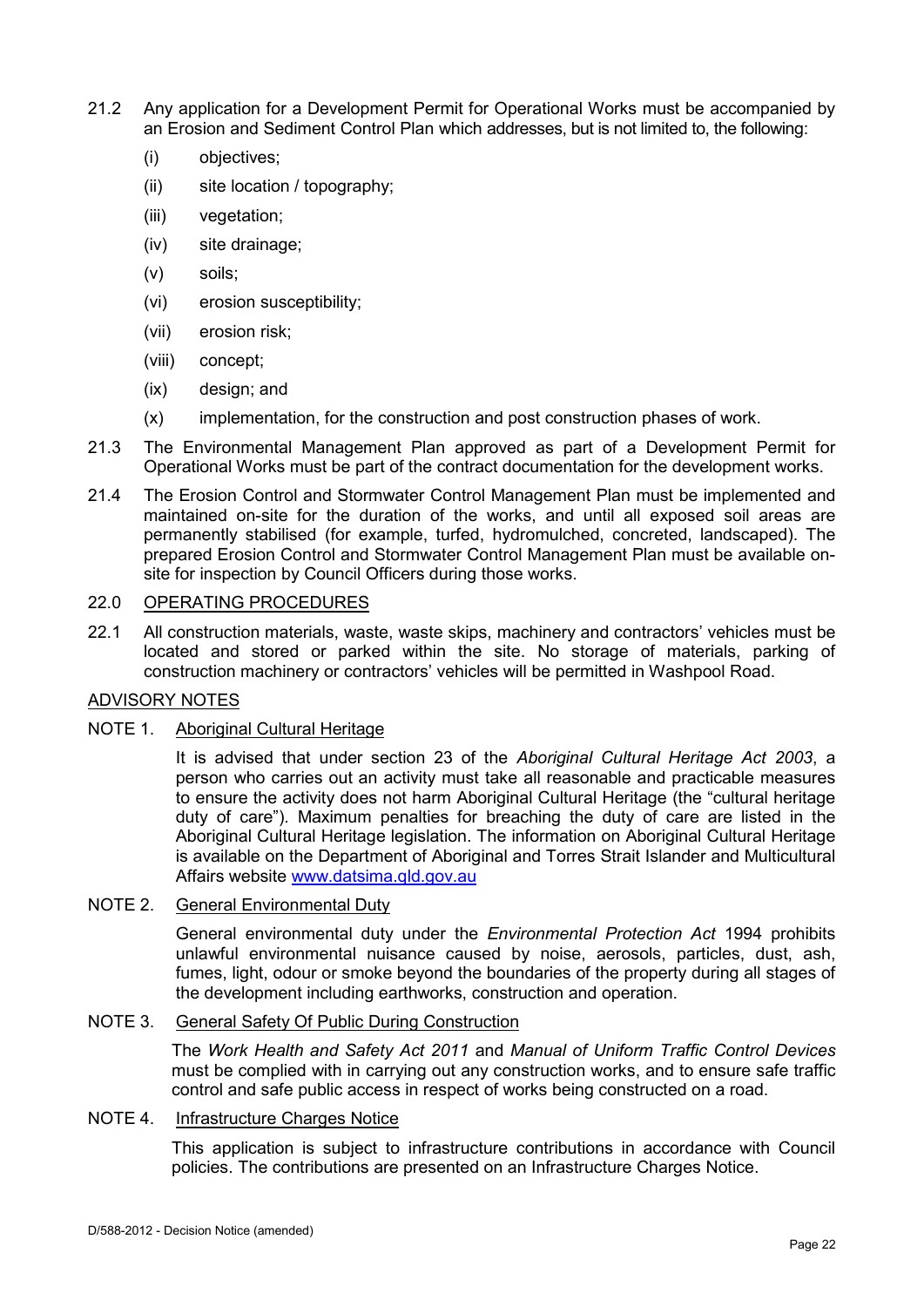# NOTE 5. Property Note

All vehicular access to and from proposed Lot 1, Lot 13 to Lot 17, Lot 77 to Lot 83, Lot 140 to Lot 146, Lot 180 and Lot 181 must be via the proposed new roads only. Direct vehicular access to Washpool Road is prohibited.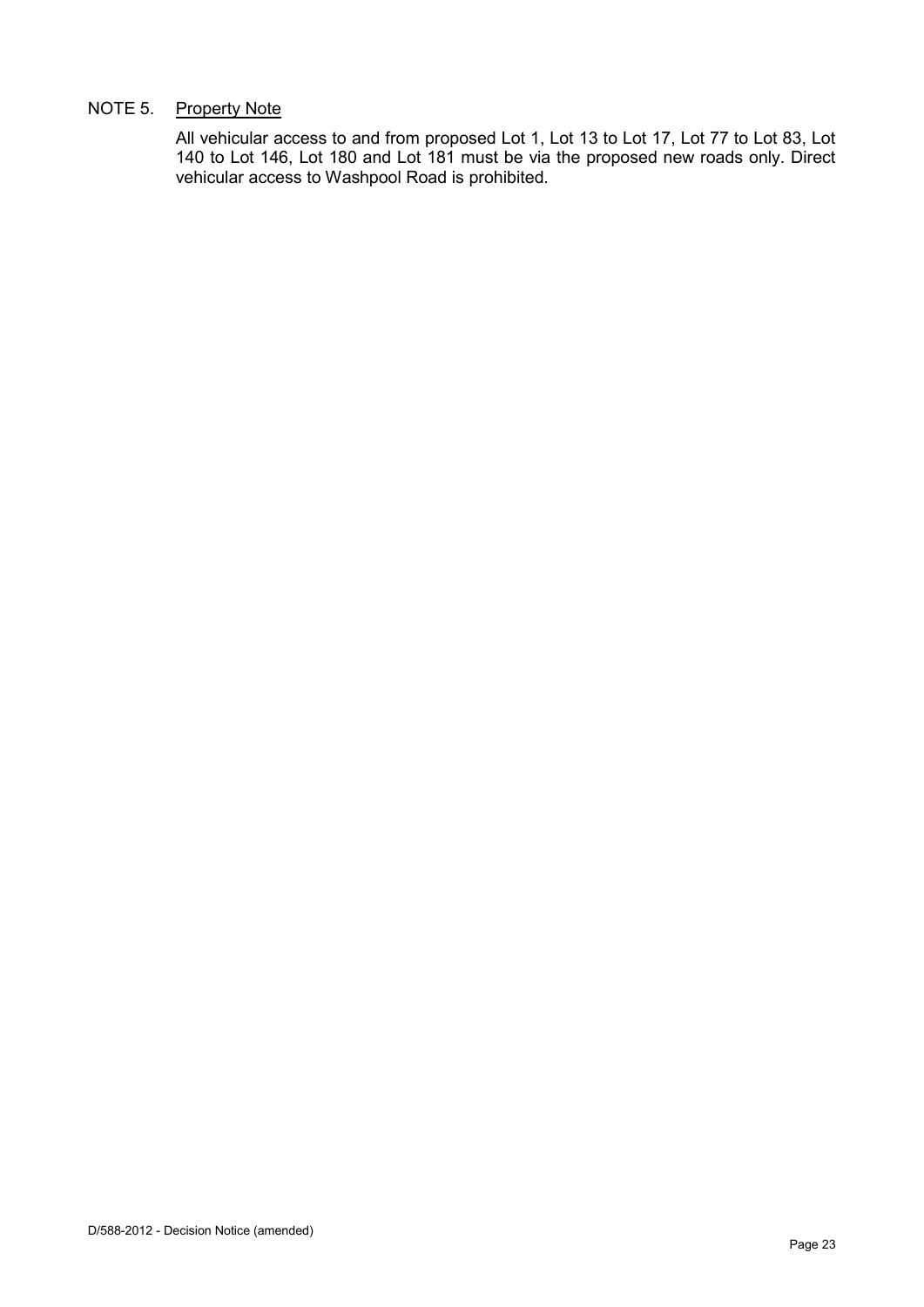

# **Attachment 2 - Appeal Rights**

*PLANNING ACT 2016*

The following is an extract from the *Planning Act 2016 (Chapter 6)*

#### *Appeal rights*

#### *229 Appeals to tribunal or P&E Court*

- (1) Schedule 1 states—
	- (a) matters that may be appealed to— (i)either a tribunal or the P&E Court; or (ii)only a tribunal; or
		- (iii)only the P&E Court; and
	- (b) the person—
		- (i)who may appeal a matter (the **appellant**); and (ii)who is a respondent in an appeal of the matter; and (iii)who is a co-respondent in an appeal of the matter; and
		- (iv)who may elect to be a co-respondent in an appeal of the matter.
- (2) An appellant may start an appeal within the appeal period.
- (3) The **appeal period** is—
	- (a) for an appeal by a building advisory agency—10 business days after a decision notice for the decision is given to the agency or
	- (b) for an appeal against a deemed refusal—at any time after the deemed refusal happens; or
	- (c) for an appeal against a decision of the Minister, under chapter 7, part 4, to register premises or to renew the registration of premises—20 business days after a notice is published under section 269(3)(a) or (4); or
	- (d) for an appeal against an infrastructure charges notice— 20 business days after the infrastructure charges notice is given to the person; or
	- (e) for an appeal about a deemed approval of a development application for which a decision notice has not been given—30 business days after the applicant gives the deemed approval notice to the assessment manager; or
	- (f) for any other appeal—20 business days after a notice of the decision for the matter, including an enforcement notice, is given to the person.
	- Note—

See the P&E Court Act for the court's power to extend the appeal period.

- (4) Each respondent and co-respondent for an appeal may be heard in the appeal.
- (5) If an appeal is only about a referral agency's response, the assessment manager may apply to the tribunal or P&E Court to withdraw from the appeal.
- (6) To remove any doubt, it is declared that an appeal against an infrastructure charges notice must not be about—
	- (a) the adopted charge itself; or
	- (b) for a decision about an offset or refund—
		- (i) the establishment cost of trunk infrastructure identified in a LGIP; or
		- (ii) the cost of infrastructure decided using the method
	- included in the local government's charges resolution.

#### **230 Notice of appeal**

- (1) An appellant starts an appeal by lodging, with the registrar of the tribunal or P&E Court, a notice of appeal that— (a) is in the approved form; and
	- (b) succinctly states the grounds of the appeal.
- (2) The notice of appeal must be accompanied by the required fee.
- (3) The appellant or, for an appeal to a tribunal, the registrar must, within the service period, give a copy of the notice of appeal to—
	- (a) the respondent for the appeal; and
	- (b) each co-respondent for the appeal; and
- (c) for an appeal about a development application under schedule 1, table 1, item 1—each principal submitter for the development application; and
- (d) for an appeal about a change application under schedule 1, table 1, item 2—each principal submitter for the change application; and
- (e) each person who may elect to become a co-respondent for the appeal, other than an eligible submitter who is not a principal submitter in an appeal under paragraph (c) or (d); and
- (f) for an appeal to the P&E Court—the chief executive; and
- (g) for an appeal to a tribunal under another Act—any other
- person who the registrar considers appropriate.
- (4) The **service period** is—
	- (a) if a submitter or advice agency started the appeal in the P&E Court-2 business days after the appeal is started; or
	- (b) otherwise—10 business days after the appeal is started.
- (5) A notice of appeal given to a person who may elect to be a co-respondent must state the effect of subsection
- (6) A person elects to be a co-respondent by filing a notice of election, in the approved form, within 10 business days after the notice of appeal is given to the person*.*

#### **231 Other appeals**

- (1) Subject to this chapter, schedule 1 and the P&E Court Act, unless the Supreme Court decides a decision or other matter under this Act is affected by jurisdictional error, the decision or matter is non-appealable.
- (2) The Judicial Review Act 1991, part 5 applies to the decision or matter to the extent it is affected by jurisdictional error.
- (3) A person who, but for subsection (1) could have made an application under the Judicial Review Act 1991 in relation to the decision or matter, may apply under part 4 of that Act for a statement of reasons in relation to the decision or matter.
- (4) In this section— **decision** includes—
	- (a) conduct engaged in for the purpose of making a decision; and
	- (b) other conduct that relates to the making of a decision; and
	- (c) the making of a decision or the failure to make a decision; and
	- (d) a purported decision; and
	- (e) a deemed refusal.
- **non-appealable**, for a decision or matter, means the decision or matter—
	- (a) is final and conclusive; and
	- (b) may not be challenged, appealed against, reviewed, quashed, set aside or called into question in any other way under the Judicial Review Act 1991 or otherwise, whether by the Supreme Court, another court, a tribunal or another entity; and
	- (c) is not subject to any declaratory, injunctive or other order of the Supreme Court, another court, a tribunal or another entity on any ground.

#### **232 Rules of the P&E Court**

- (1) A person who is appealing to the P&E Court must comply with the rules of the court that apply to the appeal.
- (2) However, the P&E Court may hear and decide an appeal even if the person has not complied with rules of the P&E Court.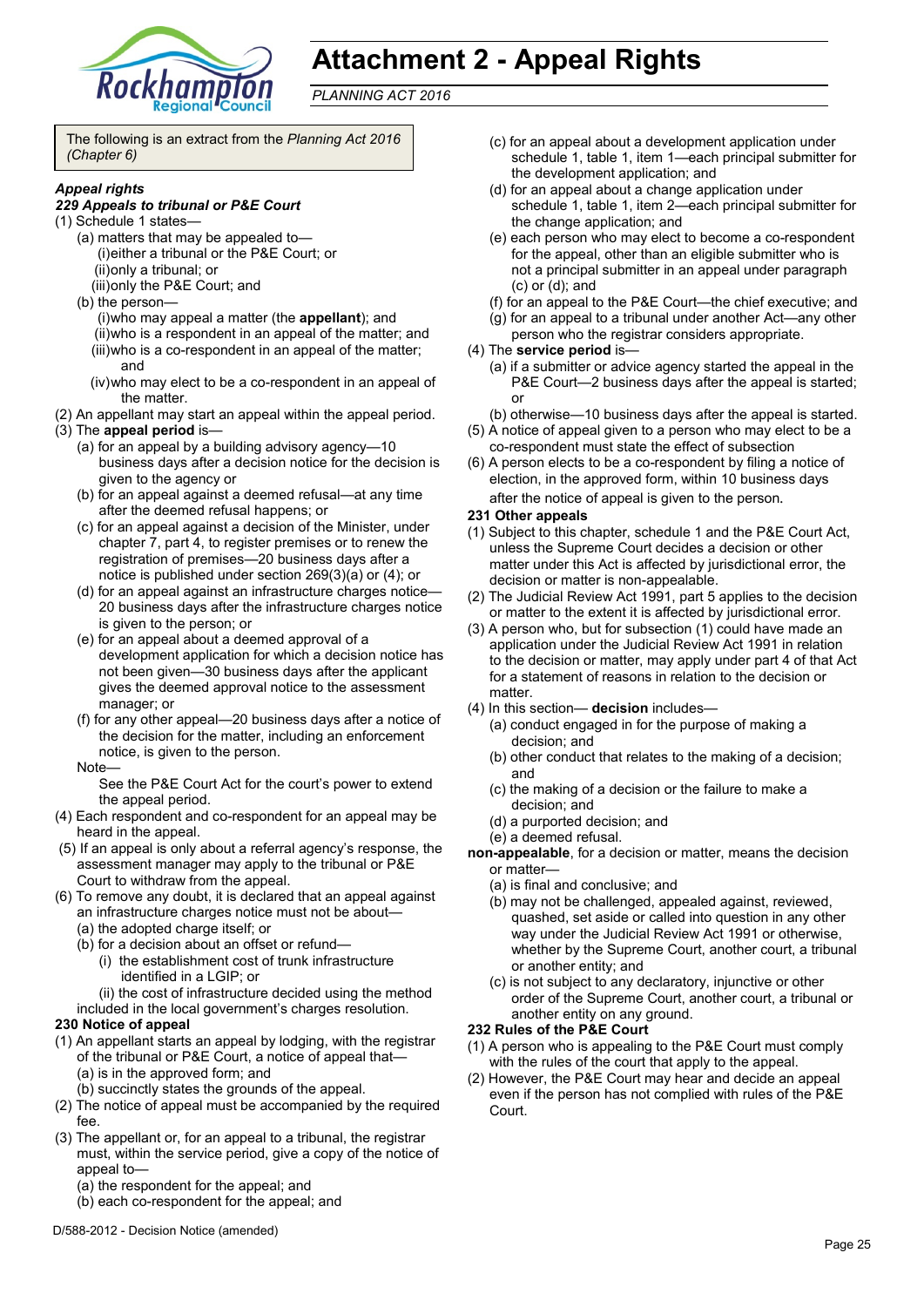

# **Appeal Rights**

*PLANNING ACT 2016*

# **Schedule 1**

#### **Appeals section 229 1 Appeal rights and parties to appeals**

- (1) Table 1 states the matters that may be appealed to—(a) the P&E court; or (b) a tribunal.
- (2) However, table 1 applies to a tribunal only if the matter involves—
	- (a) the refusal, or deemed refusal of a development application, for—
	- (i) a material change of use for a classified building; or
	- (ii) operational work associated with building work, a retaining wall, or a tennis court; or
	- (b) a provision of a development approval for—
	- (i) a material change of use for a classified building; or
- (ii) operational work associated with building work, a retaining wall, or a tennis court; or
	- (c) if a development permit was applied for—the decision to give a preliminary approval for—
		- (i) a material change of use for a classified building; or
		- (ii) operational work associated with building work, a retaining wall, or a tennis court; or
	- (d) a development condition if—
		- (i) the development approval is only for a material change of use that involves the use of a building classified under the Building Code as a class 2 building; and
		- (ii) the building is, or is proposed to be, not more than 3 storeys; and
		- (iii) the proposed development is for not more than 60 sole-occupancy units; or
	- (e) a decision for, or a deemed refusal of, an extension application for a development approval that is only for a material change of use of a classified building; or
	- (f) a decision for, or a deemed refusal of, a change application for a development approval that is only for a material change of use of a classified building; or
	- (g) a matter under this Act, to the extent the matter relates to—
		- (i) the Building Act, other than a matter under that Act that may or must be decided by the Queensland Building and Construction Commission; or
		- (ii) the Plumbing and Drainage Act, part 4 or 5; or
	- (h) a decision to give an enforcement notice in relation to a matter under paragraphs (a) to (g); or
	- (i) a decision to give an infrastructure charges notice; or
	- (j) the refusal, or deemed refusal, of a conversion application; or
	- (k) a matter that, under another Act, may be appealed to the tribunal; or
	- (l) a matter prescribed by regulation.
- (3) Also, table 1 does not apply to a tribunal if the matter
- involves—
	- (a) for a matter in subsection  $(2)(a)$  to  $(d)$ -
		- (i) a development approval for which the development application required impact assessment; and
		- (ii) a development approval in relation to which the assessment manager received a properly made submission for the development application; or
	- (b) a provision of a development approval about the identification or inclusion, under a variation approval, of a matter for the development.
- (4) Table 2 states the matters that may be appealed only to the P&E Court.
- (5) Table 3 states the matters that may be appealed only to the tribunal.
- (6) In each table—
	- (a) column 1 states the appellant in the appeal; and
	- (b) column 2 states the respondent in the appeal; and
	- (c) column 3 states the co-respondent (if any) in the appeal; and
	- (d) column 4 states the co-respondents by election (if any) in the appeal.
- (7) If the chief executive receives a notice of appeal under section 230(3)(f), the chief executive may elect to be a corespondent in the appeal.

| Table 1<br>Appeals to the P&E Court and, for certain matters, to a tribunal                                      |                                                                                                                                |                                                                                          |                                |
|------------------------------------------------------------------------------------------------------------------|--------------------------------------------------------------------------------------------------------------------------------|------------------------------------------------------------------------------------------|--------------------------------|
| 1. Development applications<br>An appeal may be made against-<br>(c) a provision of the development approval; or | (a) the refusal of all or part of the development application; or<br>(b) the deemed refusal of the development application; or | (d) if a development permit was applied for—the decision to give a preliminary approval. |                                |
| Column 1                                                                                                         | Column 2                                                                                                                       | Column 3                                                                                 | Column 4                       |
| Appellant                                                                                                        | Respondent                                                                                                                     | Co-respondent                                                                            | Co-respondent by election      |
|                                                                                                                  |                                                                                                                                | (if any)                                                                                 | $(i$ f any)                    |
| The applicant                                                                                                    | The assessment                                                                                                                 | If the appeal is about                                                                   | 1 A concurrence agency that is |
|                                                                                                                  | manager                                                                                                                        | a concurrence                                                                            | not a co-respondent            |
|                                                                                                                  |                                                                                                                                | agency's referral                                                                        | 2 If a chosen Assessment       |
|                                                                                                                  |                                                                                                                                | response-the                                                                             | manager is the respondent—     |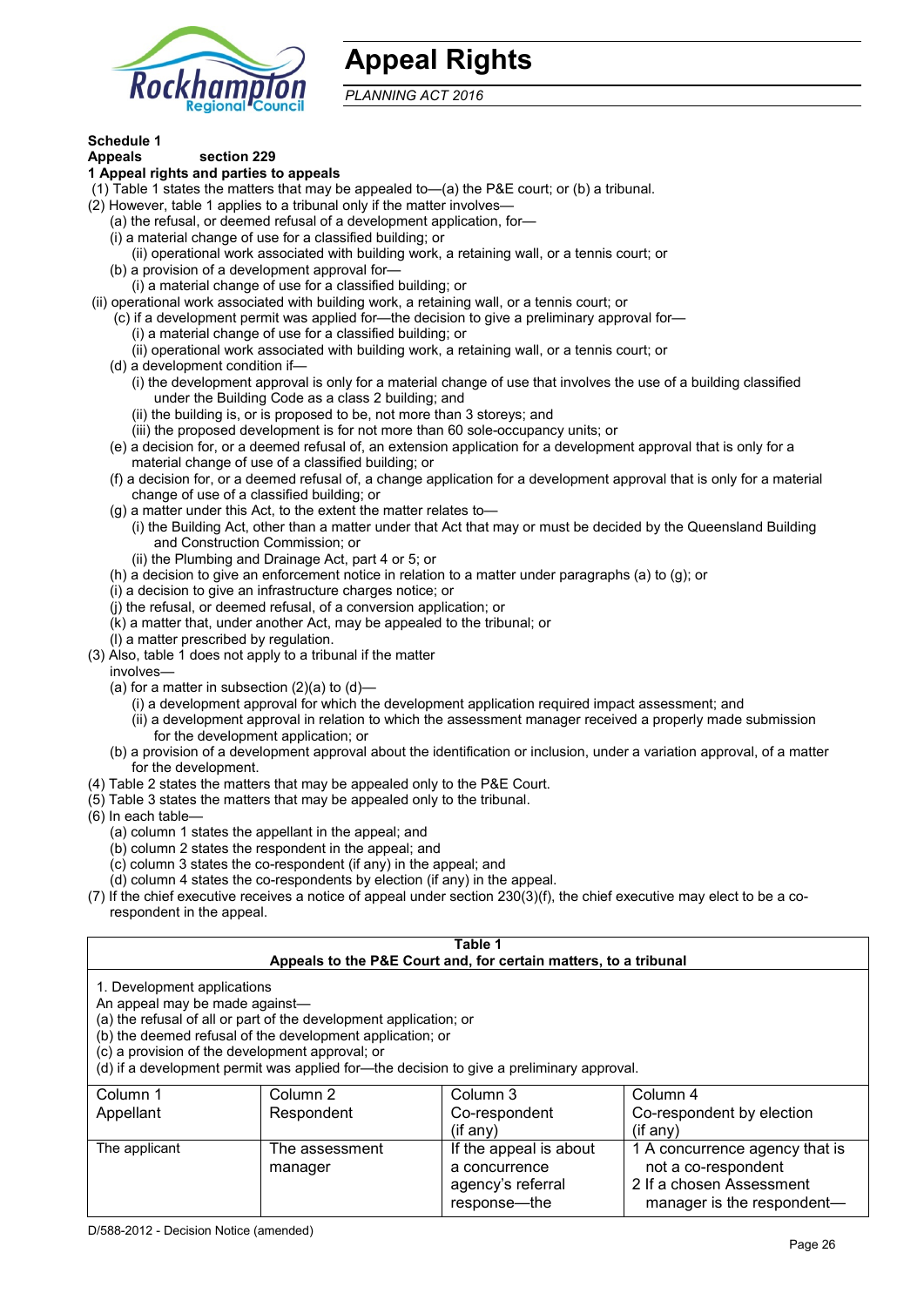| Table 1<br>Appeals to the P&E Court and, for certain matters, to a tribunal                                                                                                                                                                                                                                                                                                                                                                                                                                                                                                                                                                                                                                                                                                                                                                                                                                                                 |                                                                                                                               |                                                                 |                                                                                                                                                                                                                                                                                                                                                 |  |
|---------------------------------------------------------------------------------------------------------------------------------------------------------------------------------------------------------------------------------------------------------------------------------------------------------------------------------------------------------------------------------------------------------------------------------------------------------------------------------------------------------------------------------------------------------------------------------------------------------------------------------------------------------------------------------------------------------------------------------------------------------------------------------------------------------------------------------------------------------------------------------------------------------------------------------------------|-------------------------------------------------------------------------------------------------------------------------------|-----------------------------------------------------------------|-------------------------------------------------------------------------------------------------------------------------------------------------------------------------------------------------------------------------------------------------------------------------------------------------------------------------------------------------|--|
|                                                                                                                                                                                                                                                                                                                                                                                                                                                                                                                                                                                                                                                                                                                                                                                                                                                                                                                                             |                                                                                                                               | concurrence agency                                              | the prescribed assessment<br>manager<br>3 Any eligible advice agency for<br>the application<br>4 Any eligible submitter for the<br>application                                                                                                                                                                                                  |  |
| 2. Change applications<br>An appeal may be made against-<br>(a) a responsible entity's decision for a change application, other than a decision made by the P&E court; or<br>(b) a deemed refusal of a change application.                                                                                                                                                                                                                                                                                                                                                                                                                                                                                                                                                                                                                                                                                                                  |                                                                                                                               |                                                                 |                                                                                                                                                                                                                                                                                                                                                 |  |
| Column 1<br>Appellant                                                                                                                                                                                                                                                                                                                                                                                                                                                                                                                                                                                                                                                                                                                                                                                                                                                                                                                       | Column <sub>2</sub><br>Respondent                                                                                             | Column 3<br>Co-respondent<br>(if any)                           | Column 4<br>Co-respondent by election<br>(if any)                                                                                                                                                                                                                                                                                               |  |
| 1 The applicant<br>2 If the responsible<br>entity is the<br>assessment<br>manager-an<br>affected entity that<br>gave a pre-request<br>notice or response<br>notice                                                                                                                                                                                                                                                                                                                                                                                                                                                                                                                                                                                                                                                                                                                                                                          | The responsible<br>entity                                                                                                     | If an affected entity<br>starts the appeal-the<br>applicant     | 1 A concurrence agency for the<br>development application<br>2 If a chosen assessment<br>manager is the respondent-<br>the prescribed assessment<br>manager<br>3 A private certifier for the<br>development application<br>4 Any eligible advice agency for<br>the change application<br>5 Any eligible submitter for the<br>change application |  |
| 3. Extension applications<br>An appeal may be made against-                                                                                                                                                                                                                                                                                                                                                                                                                                                                                                                                                                                                                                                                                                                                                                                                                                                                                 | (a) the assessment manager's decision about an extension application; or<br>(b) a deemed refusal of an extension application. |                                                                 |                                                                                                                                                                                                                                                                                                                                                 |  |
| Column 1<br>Appellant                                                                                                                                                                                                                                                                                                                                                                                                                                                                                                                                                                                                                                                                                                                                                                                                                                                                                                                       | Column <sub>2</sub><br>Respondent                                                                                             | Column 3<br>Co-respondent<br>(if any)                           | Column 4<br>Co-respondent by election<br>(if any)                                                                                                                                                                                                                                                                                               |  |
| 1 The applicant<br>2 For a matter other<br>than a deemed<br>refusal of an<br>extension<br>application $-$ a<br>concurrence<br>agency, other than<br>the chief executive,<br>for the application                                                                                                                                                                                                                                                                                                                                                                                                                                                                                                                                                                                                                                                                                                                                             | The assessment<br>manager                                                                                                     | If a concurrence<br>agency starts the<br>appeal – the applicant | If a chosen assessment<br>manager is the respondent - the<br>prescribed assessment manager                                                                                                                                                                                                                                                      |  |
| 4. Infrastructure charges notices<br>An appeal may be made against an infrastructure charges notice on 1 or more of the following grounds<br>a) The notice involved an error relating to $-$<br>(i) The application of the relevant adopted charge; or<br>Examples of errors in applying an adopted charge -<br>The incorrect application of gross floor area for a non-residential development<br>Applying an incorrect 'use category', under a regulation, to the development<br>The working out of extra demands, for section 120; or<br>(i)<br>An offset or refund; or<br>(ii)<br>b) The was no decision about an offset or refund; or<br>c) If the infrastructure charges notice states a refund will be given – the timing for giving the refund; or<br>d) The amount of the charge is so unreasonable that no reasonable relevant local government could have<br>imposed the amount.<br>Column 3<br>Column 1<br>Column 2<br>Column 4 |                                                                                                                               |                                                                 |                                                                                                                                                                                                                                                                                                                                                 |  |
| Appellant                                                                                                                                                                                                                                                                                                                                                                                                                                                                                                                                                                                                                                                                                                                                                                                                                                                                                                                                   | Respondent                                                                                                                    | Co-respondent                                                   | Co-respondent by election                                                                                                                                                                                                                                                                                                                       |  |

D/588-2012 - Decision Notice (amended)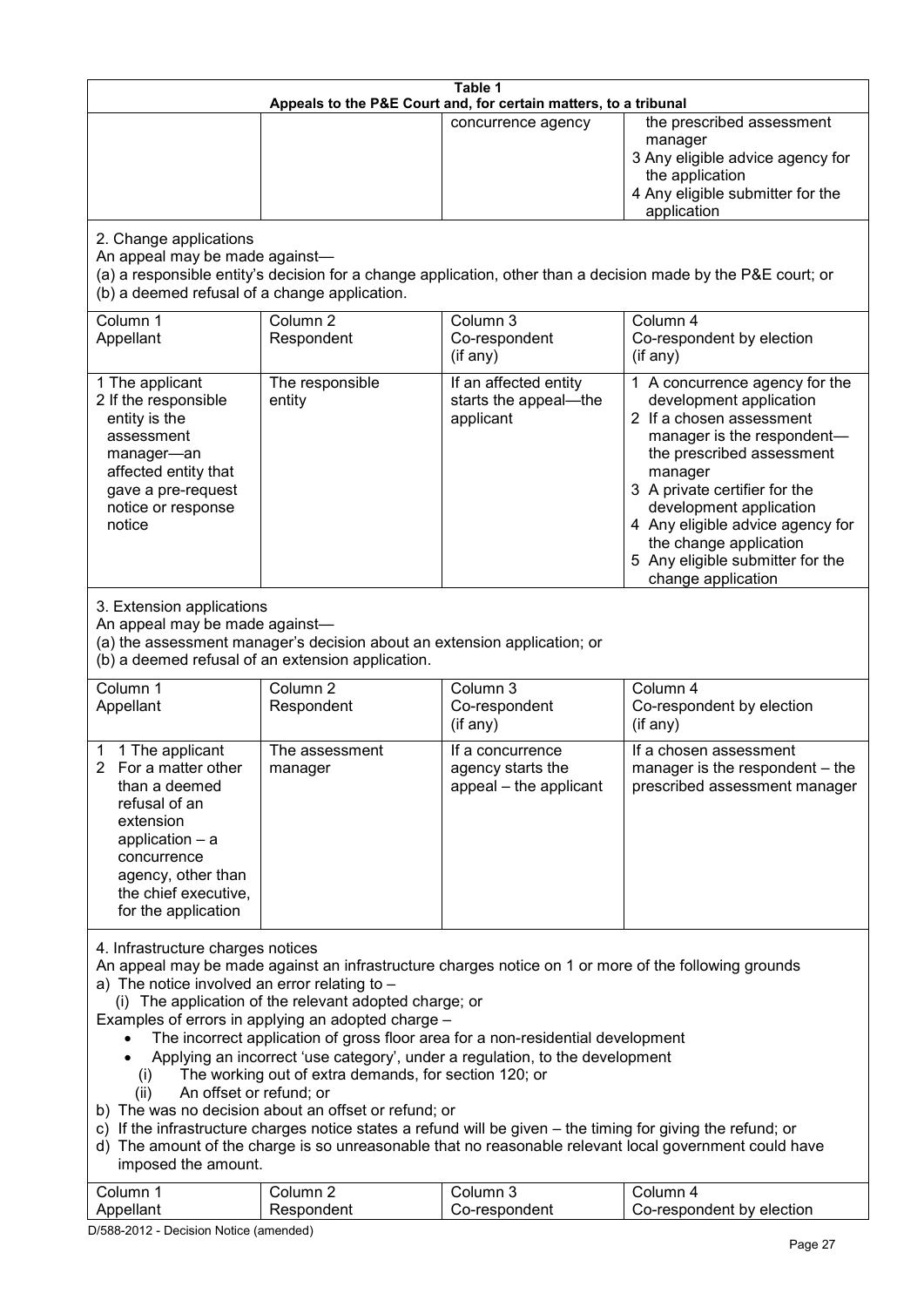| Table 1<br>Appeals to the P&E Court and, for certain matters, to a tribunal                                                                                                                                                                                                                                                                     |                                                                                                                                                       |                                                                                                                         |                                                                                                                                                                            |  |
|-------------------------------------------------------------------------------------------------------------------------------------------------------------------------------------------------------------------------------------------------------------------------------------------------------------------------------------------------|-------------------------------------------------------------------------------------------------------------------------------------------------------|-------------------------------------------------------------------------------------------------------------------------|----------------------------------------------------------------------------------------------------------------------------------------------------------------------------|--|
|                                                                                                                                                                                                                                                                                                                                                 |                                                                                                                                                       | (if any)                                                                                                                | (if any)                                                                                                                                                                   |  |
| The person given the<br>Infrastructure charges<br>notice                                                                                                                                                                                                                                                                                        | The local government<br>that gave the<br>infrastructure charges<br>notice                                                                             |                                                                                                                         |                                                                                                                                                                            |  |
| 5. Conversion applications<br>An appeal may be made against-<br>(a) the refusal of a conversion application; or<br>(b) a deemed refusal of a conversion application.                                                                                                                                                                            |                                                                                                                                                       |                                                                                                                         |                                                                                                                                                                            |  |
| Column 1<br>Appellant                                                                                                                                                                                                                                                                                                                           | Column <sub>2</sub><br>Respondent                                                                                                                     | Column 3<br>Co-respondent<br>(if any)                                                                                   | Column 4<br>Co-respondent by election<br>(if any)                                                                                                                          |  |
| The applicant                                                                                                                                                                                                                                                                                                                                   | The local government<br>to which the conversion<br>application was made                                                                               |                                                                                                                         |                                                                                                                                                                            |  |
| 6. Enforcement notices                                                                                                                                                                                                                                                                                                                          | An appeal may be made against the decision to give an enforcement notice.                                                                             |                                                                                                                         |                                                                                                                                                                            |  |
| Column 1<br>Appellant                                                                                                                                                                                                                                                                                                                           | Column <sub>2</sub><br>Respondent                                                                                                                     | Column 3<br>Co-respondent<br>(if any)                                                                                   | Column 4<br>Co-respondent by election<br>(if any)                                                                                                                          |  |
| The person given the<br>enforcement notice                                                                                                                                                                                                                                                                                                      | The enforcement<br>authority                                                                                                                          |                                                                                                                         | If the enforcement authority is<br>not the local government for<br>the premises in relation to which<br>the offence is alleged to have<br>happened-the local<br>government |  |
|                                                                                                                                                                                                                                                                                                                                                 |                                                                                                                                                       | Table 2                                                                                                                 |                                                                                                                                                                            |  |
| Appeals to the P&E Court only                                                                                                                                                                                                                                                                                                                   |                                                                                                                                                       |                                                                                                                         |                                                                                                                                                                            |  |
| 1. Appeals from tribunal<br>section 252, on the ground of-<br>(b) jurisdictional error.                                                                                                                                                                                                                                                         | An appeal may be made against a decision of a tribunal, other than a decision under<br>(a) an error or mistake in law on the part of the tribunal; or |                                                                                                                         |                                                                                                                                                                            |  |
| Column 1<br>Appellant                                                                                                                                                                                                                                                                                                                           | Column 2<br>Respondent                                                                                                                                | Column 3<br>Co-respondent<br>(if any)                                                                                   | Column 4<br>Co-respondent by election<br>(if any)                                                                                                                          |  |
| A party to the<br>proceedings for the<br>decision                                                                                                                                                                                                                                                                                               | The other party to the<br>proceedings for the<br>decision                                                                                             |                                                                                                                         | $\overline{a}$                                                                                                                                                             |  |
| 2. Eligible submitter appeals<br>An appeal may be made against the decision to give a development approval, or an approval for a change<br>application, to the extent that the decision relates to-<br>(a) any part of the development application for the development approval that required impact assessment; or<br>(b) a variation request. |                                                                                                                                                       |                                                                                                                         |                                                                                                                                                                            |  |
| Column 1<br>Appellant                                                                                                                                                                                                                                                                                                                           | Column <sub>2</sub><br>Respondent                                                                                                                     | Column 3<br>Co-respondent<br>(if any)                                                                                   | Column 4<br>Co-respondent by election<br>(if any)                                                                                                                          |  |
| 1 For a development<br>application-an<br>eligible submitter for<br>the development<br>application<br>2 For a change<br>application-an<br>eligible submitter for                                                                                                                                                                                 | 1 For a development<br>application-the<br>assessment<br>manager<br>2 For a change<br>application-the<br>responsible entity                            | 1 The applicant<br>2 If the appeal is about<br>a concurrence<br>agency's referral<br>response-the<br>concurrence agency | Another eligible<br>submitter for the<br>application                                                                                                                       |  |

D/588-2012 - Decision Notice (amended)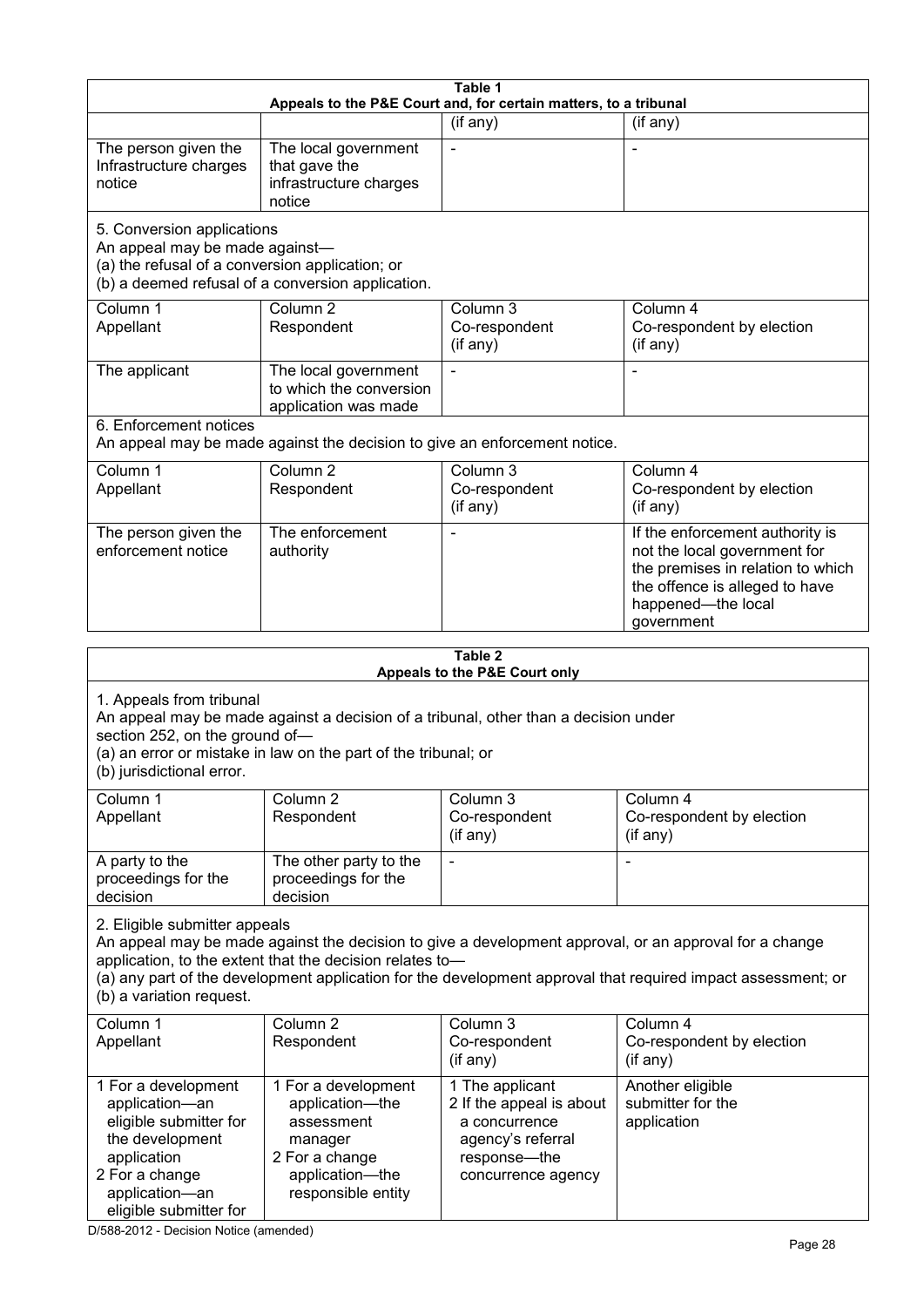| Table 2<br>Appeals to the P&E Court only                                                                                                                                                                                                                                                                                                                                                                           |                                                                                                                                                                                                      |                                                                                                                         |                                                                                        |
|--------------------------------------------------------------------------------------------------------------------------------------------------------------------------------------------------------------------------------------------------------------------------------------------------------------------------------------------------------------------------------------------------------------------|------------------------------------------------------------------------------------------------------------------------------------------------------------------------------------------------------|-------------------------------------------------------------------------------------------------------------------------|----------------------------------------------------------------------------------------|
| the change<br>application                                                                                                                                                                                                                                                                                                                                                                                          |                                                                                                                                                                                                      |                                                                                                                         |                                                                                        |
| 3. Eligible submitter and eligible advice agency appeals<br>An appeal may be made against a provision of a development approval, or failure to<br>include a provision in the development approval, to the extent the matter relates to-<br>(a) any part of the development application or the change application, for the development approval, that<br>required impact assessment; or<br>(b) a variation request. |                                                                                                                                                                                                      |                                                                                                                         |                                                                                        |
| Column 1<br>Appellant                                                                                                                                                                                                                                                                                                                                                                                              | Column <sub>2</sub><br>Respondent                                                                                                                                                                    | Column 3<br>Co-respondent<br>(if any)                                                                                   | Column 4<br>Co-respondent by election<br>(if any)                                      |
| 1 For a development<br>application-an<br>eligible submitter for<br>the development<br>application<br>2 For a change<br>application-an<br>eligible submitter for<br>the change<br>application<br>3 An eligible advice<br>agency for the<br>development<br>application or change<br>application                                                                                                                      | 1 For a development<br>application-the<br>assessment<br>manager<br>2 For a change<br>application-the<br>responsible entity                                                                           | 1 The applicant<br>2 If the appeal is about<br>a concurrence<br>agency's referral<br>response-the<br>concurrence agency | Another eligible submitter for the<br>application                                      |
| 4. Compensation claims<br>An appeal may be made against-                                                                                                                                                                                                                                                                                                                                                           | (a) a decision under section 32 about a compensation claim; or<br>(b) a decision under section 265 about a claim for compensation; or<br>(c) a deemed refusal of a claim under paragraph (a) or (b). |                                                                                                                         |                                                                                        |
| Column 1<br>Appellant                                                                                                                                                                                                                                                                                                                                                                                              | Column <sub>2</sub><br>Respondent                                                                                                                                                                    | Column <sub>3</sub><br>Co-respondent<br>(if any)                                                                        | Column 4<br>Co-respondent by election<br>(if any)                                      |
| A person dissatisfied<br>with the decision                                                                                                                                                                                                                                                                                                                                                                         | The local<br>government to which<br>the claim was made                                                                                                                                               |                                                                                                                         |                                                                                        |
| 5. Registered premises                                                                                                                                                                                                                                                                                                                                                                                             |                                                                                                                                                                                                      | An appeal may be made against a decision of the Minister under chapter 7, part 4.                                       |                                                                                        |
| Column 1<br>Appellant                                                                                                                                                                                                                                                                                                                                                                                              | Column <sub>2</sub><br>Respondent                                                                                                                                                                    | Column 3<br>Co-respondent<br>(if any)                                                                                   | Column 4<br>Co-respondent by election<br>(if any)                                      |
| 1 A person given a<br>decision notice about<br>the decision<br>2 If the decision is to<br>register premises or<br>renew the<br>registration of<br>premises-an owner<br>or occupier of<br>premises in the<br>affected area for the<br>registered premises<br>who is dissatisfied<br>with the decision                                                                                                               | The Minister                                                                                                                                                                                         |                                                                                                                         | If an owner or occupier starts the<br>appeal – the owner of the<br>registered premises |